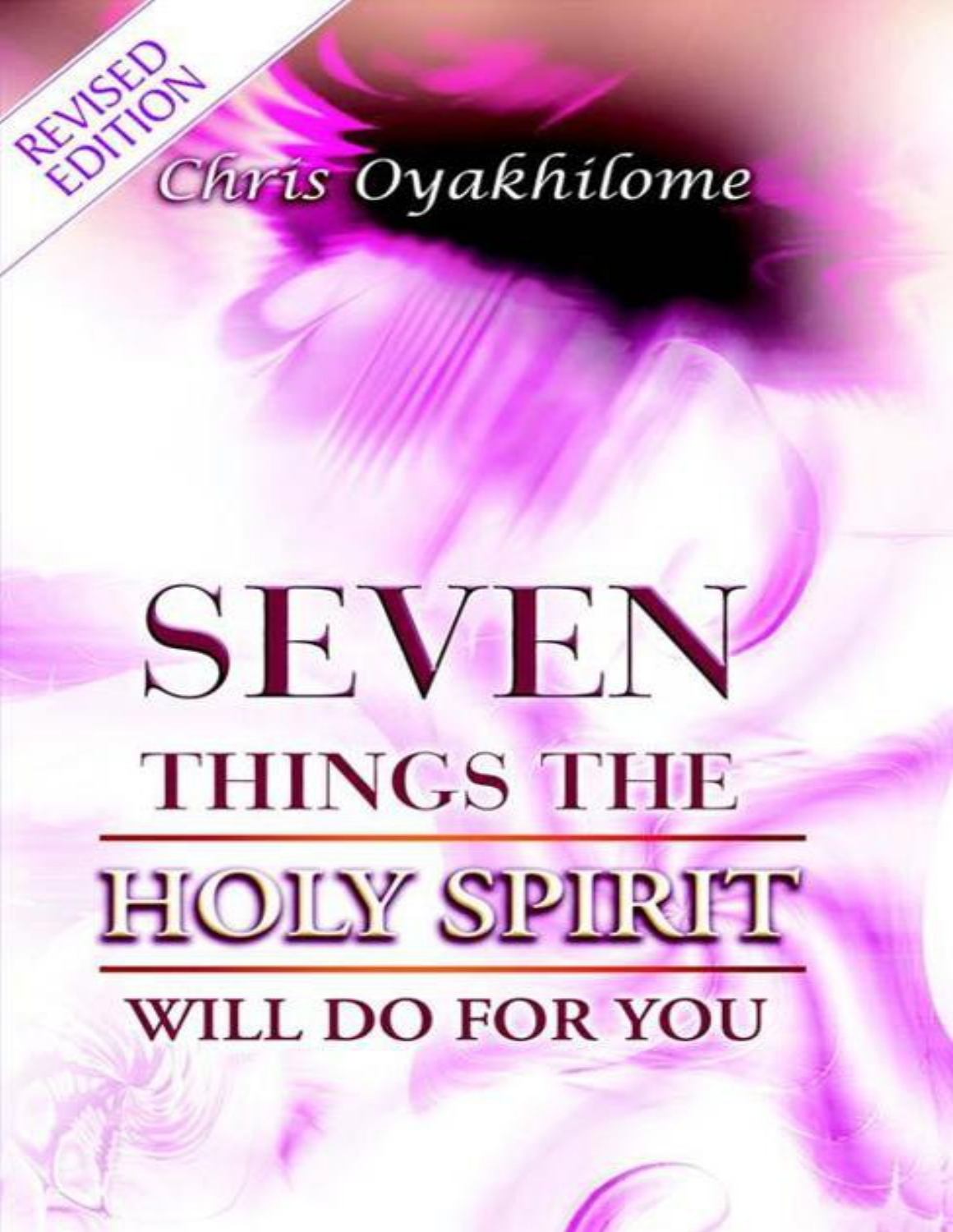

## SEVEN **THINGS THE HOLY SPIRIT** WILL DO FOR YOU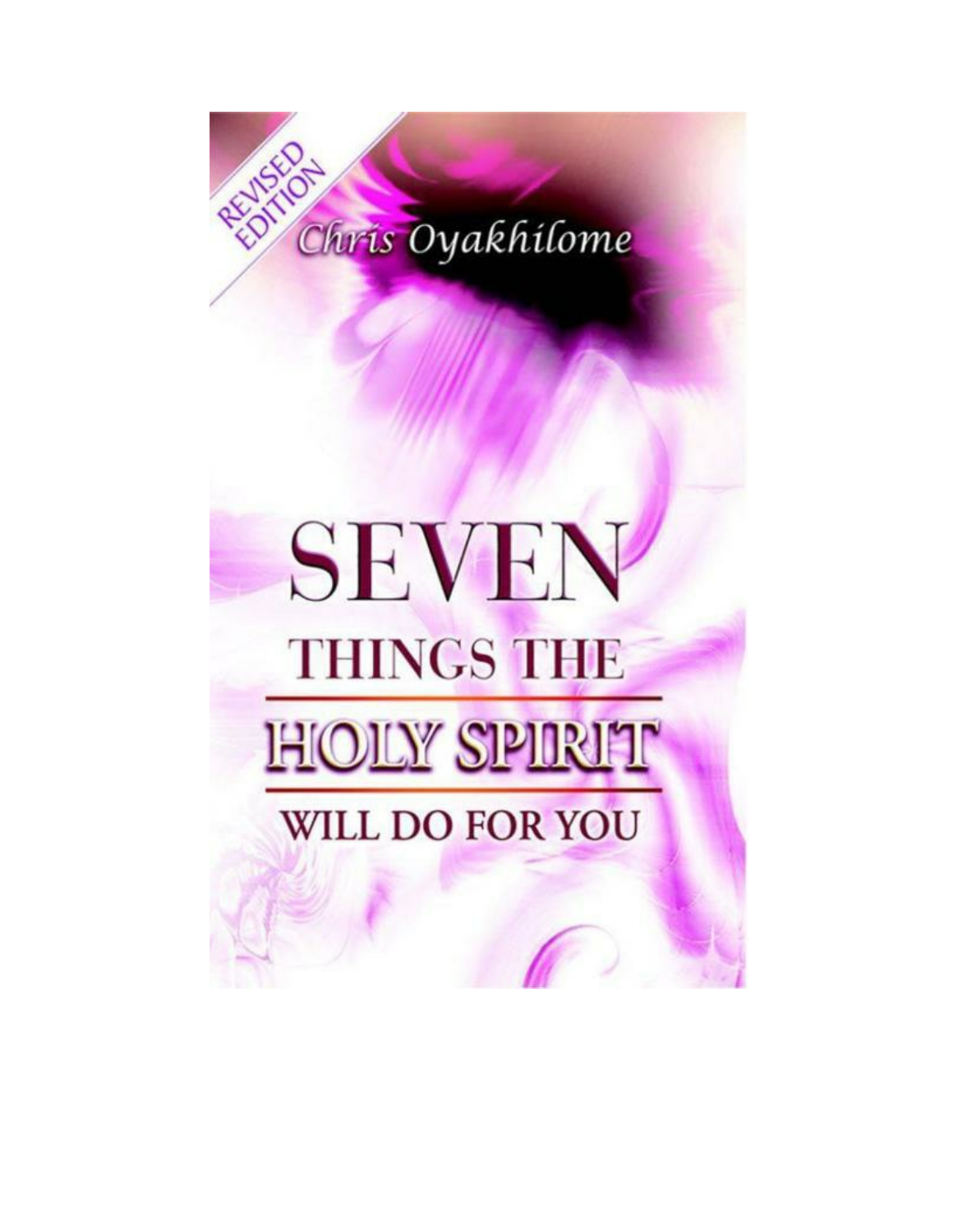**Chris Oyakhilome, PhD**

## **SEVEN THINGS THE HOLY SPIRIT WILL DO FOR YOU**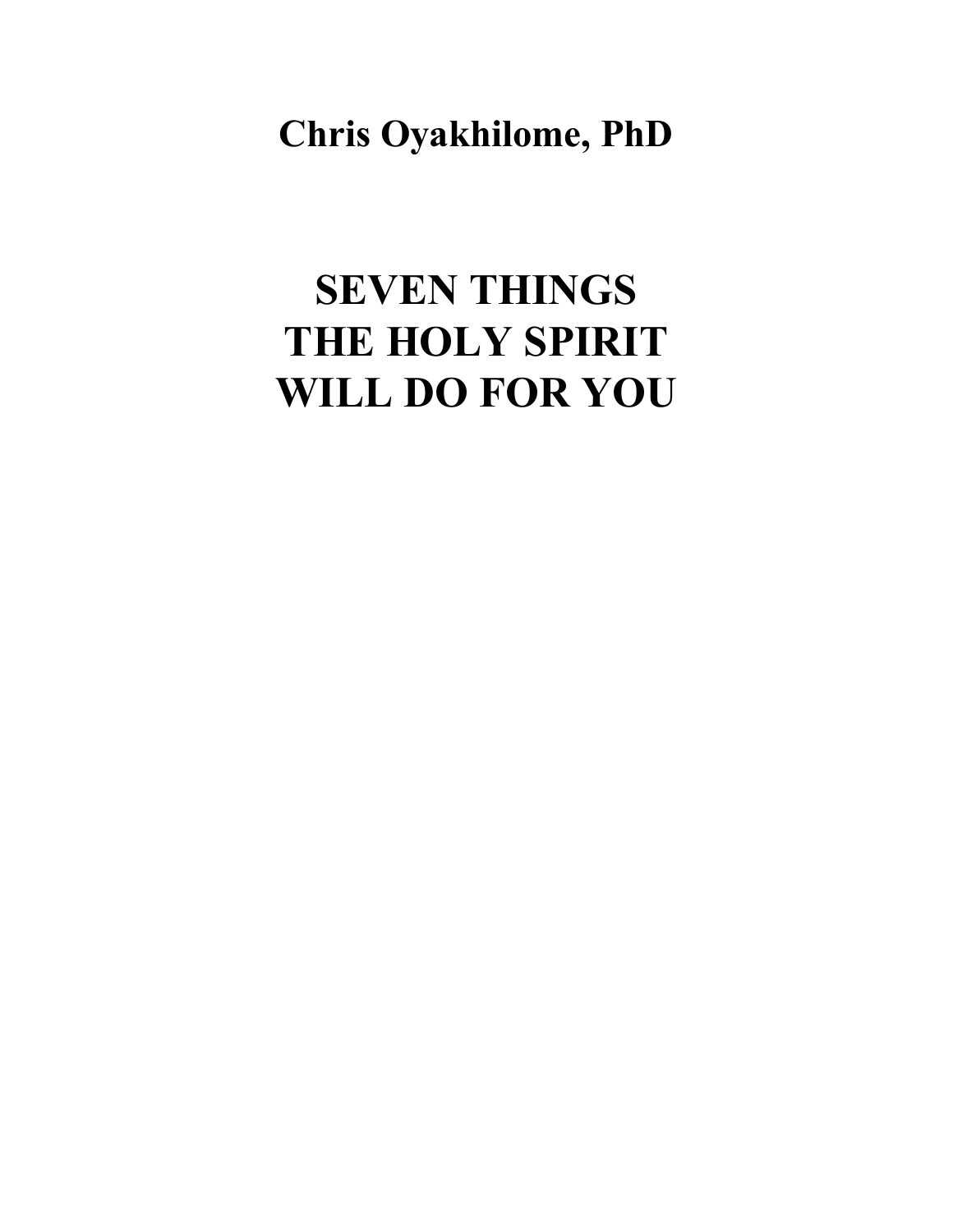**7 Things The Holy Spirit Will Do For You ISBN– 978-37866-4-4**

*Copyright © 2004 LoveWorld Publishing*

**All rights reserved under International Copyright Law. Contents and/or cover may not be reproduced in whole or in part in any form without the express written permission of LoveWorld Publishing.**

**All scripture quotations are taken from the King James' Version of the Bible unless otherwise indicated.**

*Believers' LoveWorld Inc.*

*a.k.a Christ Embassy*

UNITED KINGDOM: Christ Embassy Int'l Office LoveWorld Conference Center Cheriton High Street, Folkestone, Kent CT19 4QJ Tel:+44(0)1303 270970 Fax: 01303 274 372

USA: Christ Embassy Houston 12400 Westheimer Road, Houston, Texas 77077 Tel:+1-281-759-5111; +1-281-759-6218

CANADA: 101 Ross Dean Drive, Toronto, ON, Canada M9L 1S6 Tel/Fax:+1-416-746 5080

SOUTH AFRICA: 303 Pretoria Avenue Cnr. Harley and Bram Fischer, Randburg, Gauteng South Africa. Tel: +27 11 3260971 +27 11 3260972

NIGERIA: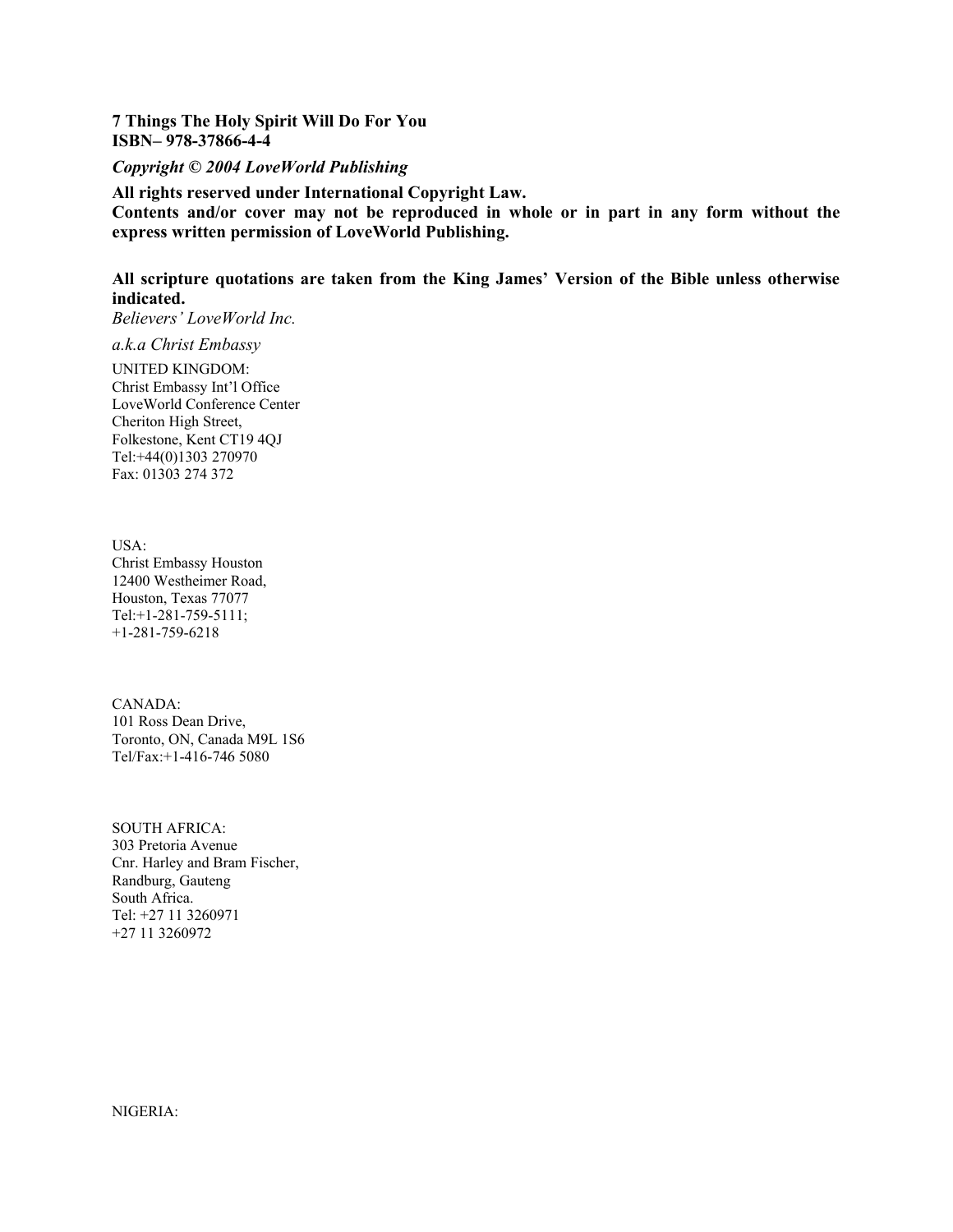LoveWorld Conference Center Kudirat Abiola Way, Oregun, Ikeja, Lagos P.O. Box 13563 Ikeja, Lagos. Tel:+234-8023324188,

**+234-8052464131, +234-1-8925724***email: cec@christembassy.org website: [www.christembassy.org](http://www.christembassy.org/)*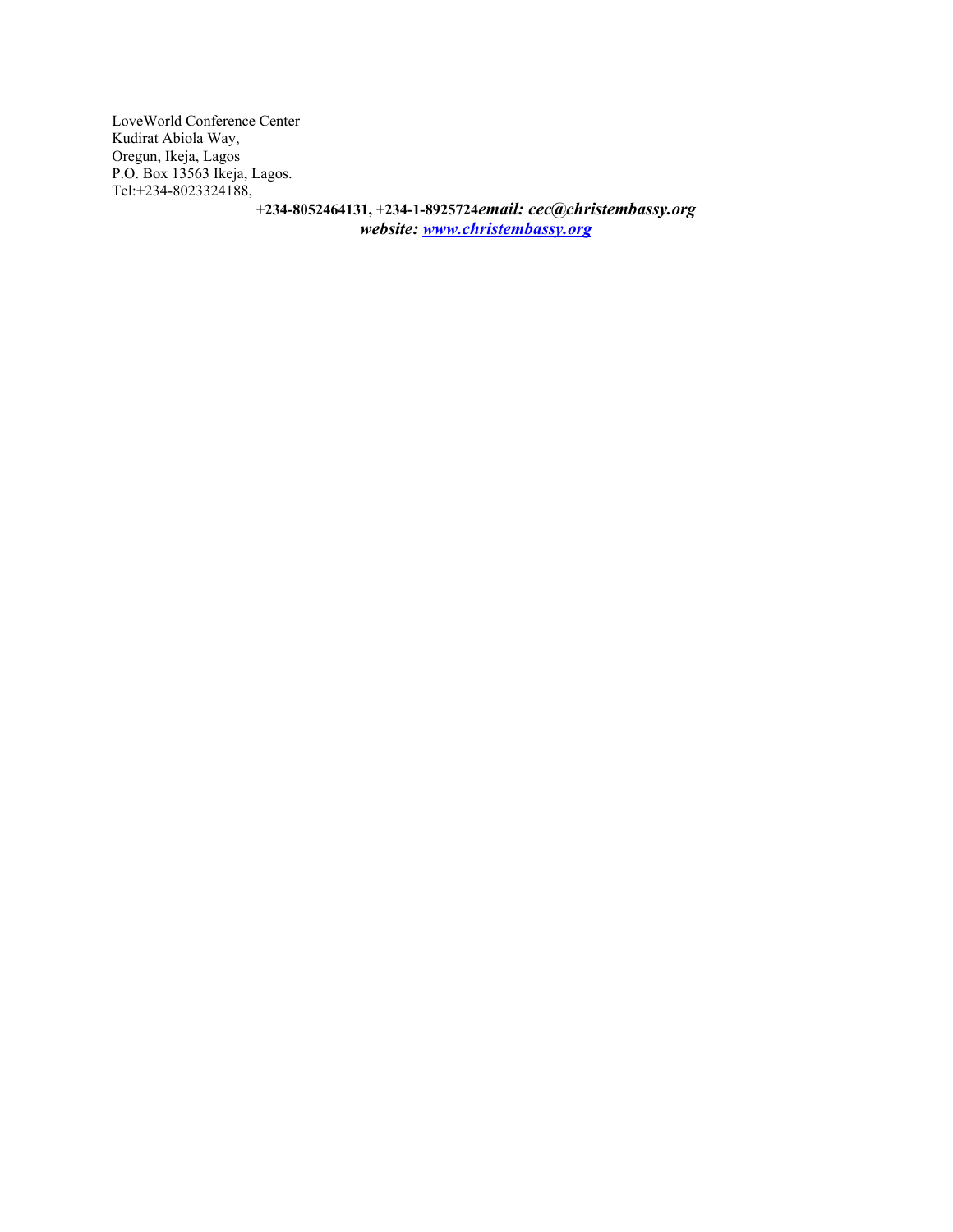#### **Table of Contents**

#### **[INTRODUCTION](#page-6-0)**

*Chapter*

1. He Will Bring You God's [Presence9](#page-8-0)

2. He Will [Teach](#page-10-0) You

3. He Will Bring You Ability To Produce [Righteousness](#page-15-0)

4. He Will [Give](#page-19-0) You Rest

5. He Will [Restore,](#page-21-0) Renew And Refresh You

6. He Will Turn Your [Wilderness](#page-26-0) Into A Fruitful Place

7. He Will Bring [Excellence](#page-30-0) Into Your Life

8. Be Filled With The [Spirit!](#page-37-0)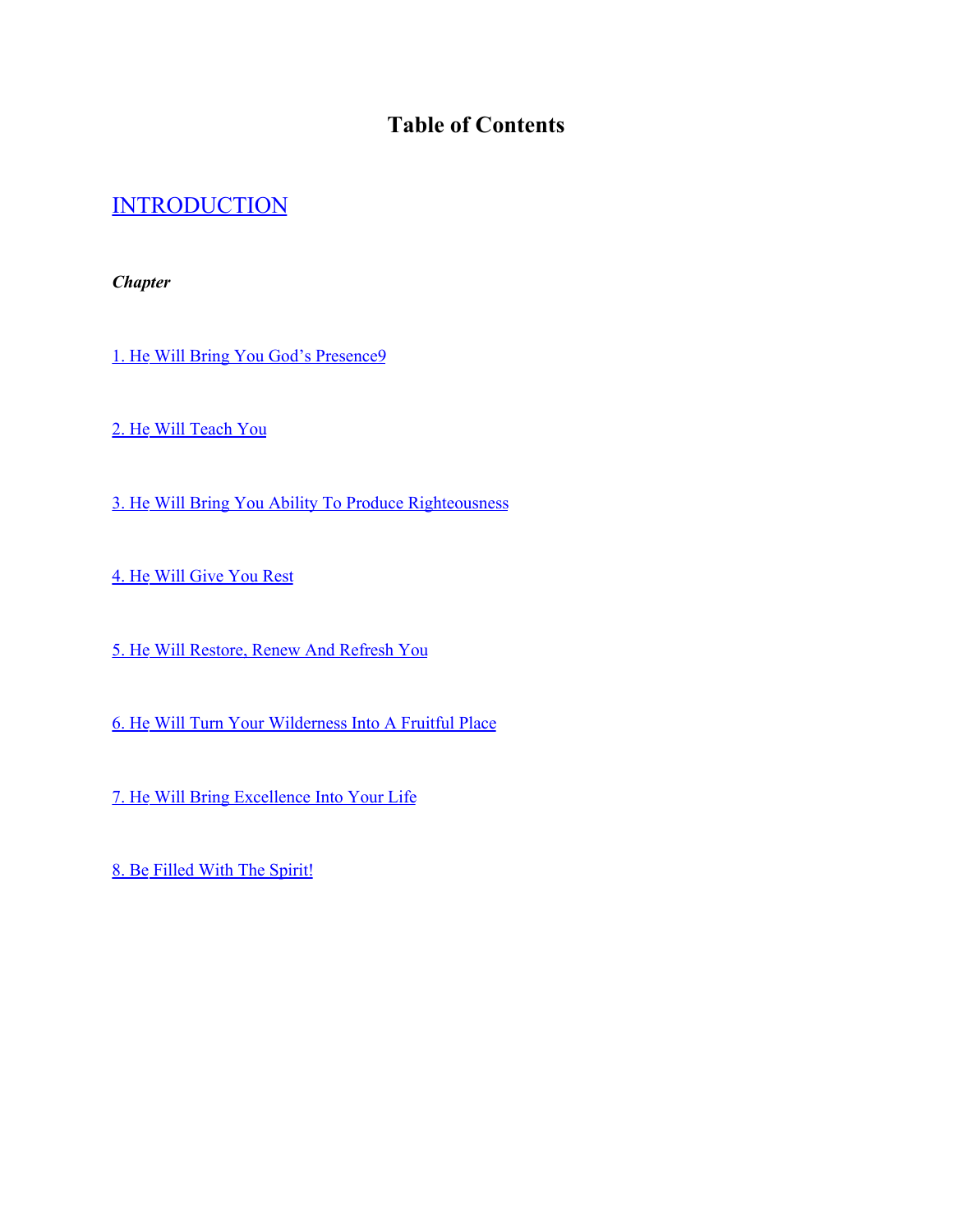### **Introduction**

<span id="page-6-0"></span>The greatest thing that God has done for us is to give us the Holy Spirit. It is for Him to pour out the Holy Spirit upon us and make it possible in our day to have the Holy Spirit in our lives. The Holy Spirit is the Almighty Spirit of God. He's the One Who communicates the presence of God. So many Christians have never really known the importance of that. That's what made Jesus 'the Christ.' It was the Spirit's indwelling that made Him who He was. That's the Spirit that makes us children of God today.

The Holy Spirit is the Third Person of the Trinity revealed to the Christian. He is one with the Father and the Son (1 [John](#page-37-1) 5:7). He is neither less important nor less powerful. He is God and co-equal with the Father and the Son.

Right from the beginning of the Scriptures, we're introduced to the Person of the Holy Spirit; and throughout the Scriptures, we're further acquainted with Him, His power and His Person. In all of these, His ministry is clearly revealed – not to exalt Himself, but to lead us and reveal to us the Person of Jesus.

#### **Ephesians 5:18:**

"*And be not drunk with wine, wherein is excess; but be filled with the Spirit;"*

The ministry of the Holy Spirit in the life of the Christian is so vital. This is why Paul, by the Spirit, gave us this all-important charge to continually be filled with the Holy Spirit. He also prayed concerning the communion of the Holy Ghost in **2 [Corinthians](#page-37-0) 13:14**

"The grace of the Lord Jesus Christ, and the love of God, and the communion of the Holy Ghost, *be with you all. Amen."*

This is talking about a relationship, a fellowship with the Holy Spirit, for He is a person, and you can maintain a relationship with Him. You can talk to Him and commune with Him. A lot of us have missed out on the blessings of such a communion because we've not taken time to understand the Holy Spirit. But when you know the Holy Spirit and recognize the importance of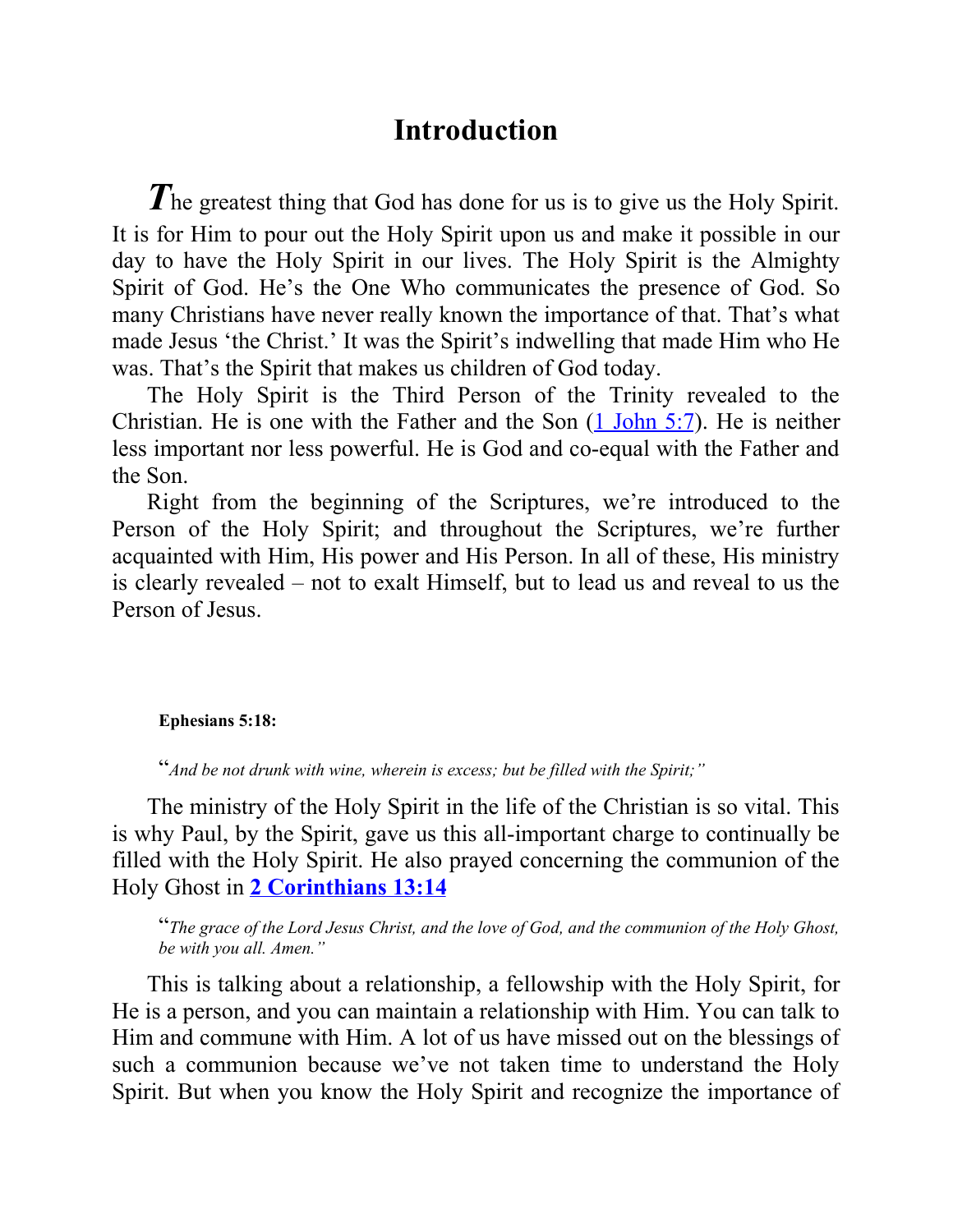communing with Him, you'll constantly desire to have the fullness of the Spirit, and then you will experience the blessings of that wonderful fellowship.

In this book, I have highlighted seven vital blessings that the Holy Spirit brings into the life of every child of God who has allowed Him to fill them and occupy their vessels; seven blessings that will bring an amazing transformation in your life as you yield to the influence of the Holy Spirit!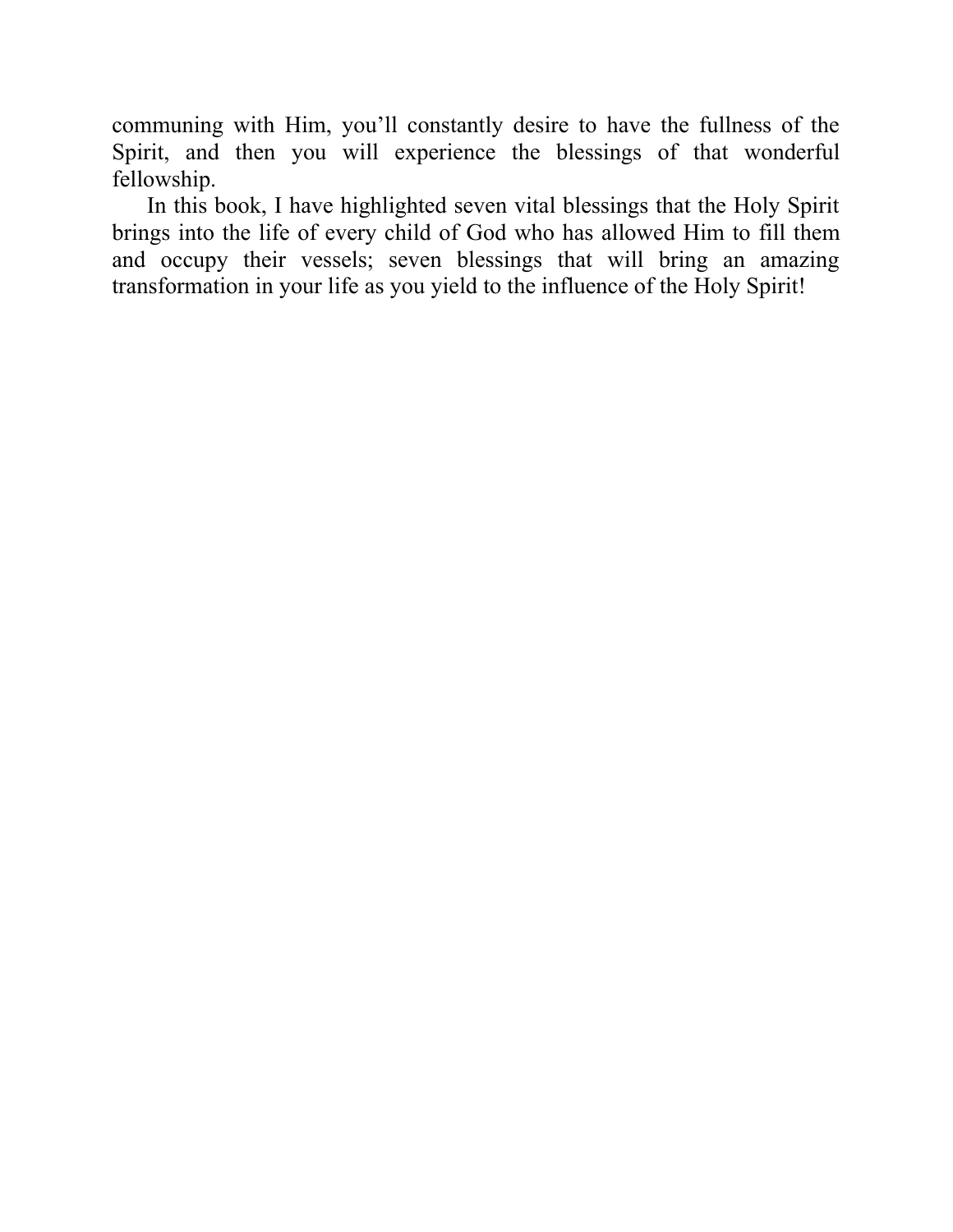## **Chapter One He Will Bring You God's Presence**

<span id="page-8-0"></span>This is the first thing the Holy Spirit does in your life. He brings you God's presence, and when He does, you will no longer be in the dark.

The Holy Spirit has a beautiful identity. He is called 'The Angel of God's presence.' He is the One Who brings us the presence of God and makes it real to us.

#### **[Isaiah](#page-39-0) 63: 9,10a:**

"In all their affliction he was afflicted, and the angel of his presence saved them: in his love and in his pity he redeemed them; and he bare them, and carried them all the days of old. But they *rebelled, and vexed HIS HOLY SPIRIT..."*

Can you see that? That Holy Spirit mentioned in verse 10 is called in verse 9 'The Angel of His presence.'

In the Old Testament, He represented the Father and the Bible calls Him **'The Angel of His presence.'** The word '*angel'* is translated from the word that also means *'messenger.'* In other words, He is the Messenger or the Conveyor of God's presence. He is the One Who carries the presence of God from place to place all over the world, and He brings that presence to you now. That's the reason we can know Jesus is real; that's the reason we can believe in the Word of God. You may not have known this, but it's the truth.

When we pray, it's the Holy Spirit Who makes the divine presence real to our spirits, and then we seem to 'feel close' to a living God. We are spiritually overwhelmed by divine glory.

God is omnipresent, but His manifested presence is not everywhere.

The Holy Spirit is the One Who manifests God's presence. He brings to us an awareness of the power of God, and makes God's presence real to us; and that reality of His presence stirs up faith in us, which is the necessary spark for the miraculous.

God's presence in the life of the believer is very important. David understood the importance of that presence in his life. This is why he cried out to God not to take His Spirit away from him, after he had sinned with Bathsheba. He said in **[Psalm](#page-37-2) 51:11,**

"*Do not cast me away from Your presence, And do not take Your Holy Spirit from me"* **(NKJV).**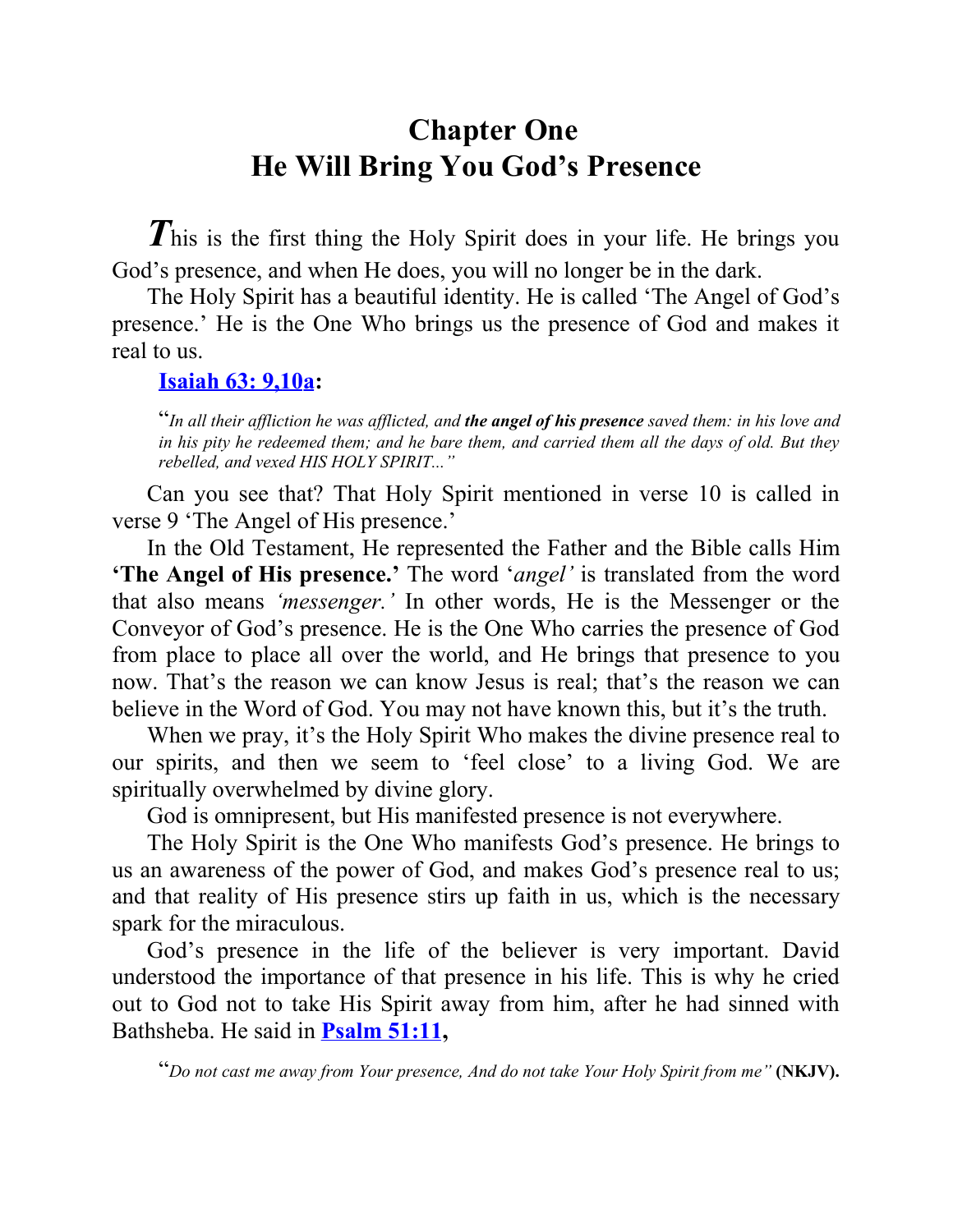From this Scripture, we see that there's a connection between the presence of God and the Holy Spirit. However, no Christian need pray this prayer now, even when they happen to fall into sin, because the Holy Spirit has come to dwell in every believer, and the Lord Jesus said He shall abide with us forever  $(John 14:16)$  $(John 14:16)$ .

Moses also recognized the importance of the divine presence. He never wanted to move without an assurance of God's presence.

*"And he (Moses) said unto him (God), If thy presence go not with me, carry us not up hence"* **([Exodus](#page-38-1) 33:15).**

This is what our lives ought to be like. We must always have an assurance of God's presence with us in everything we do, because in Him we live, and move, and have our being (Acts 17: 28a).

The Holy Spirit is the Angel of God's presence, and God's presence brings joy to the heart of the believer. The Bible says in *Psalms 16:11, "Thou wilt shew me the path of life: in thy presence is fullness of joy; at thy right hand there are pleasures for evermore."*

Joy is the fruit of the human spirit and it is independent of circumstances. You may have heard some news or experienced some events that should make you melancholic, but when you allow yourself to be filled with the Holy Spirit, He'll bring you God's presence where you'll experience the fullness of joy and pleasures evermore.

The Bible says*, "For the kingdom of God is not meat and drink; but righteousness, and peace, and joy in the Holy Ghost" (Romans 14:17).* The Holy Spirit brings to us the joy of God's presence.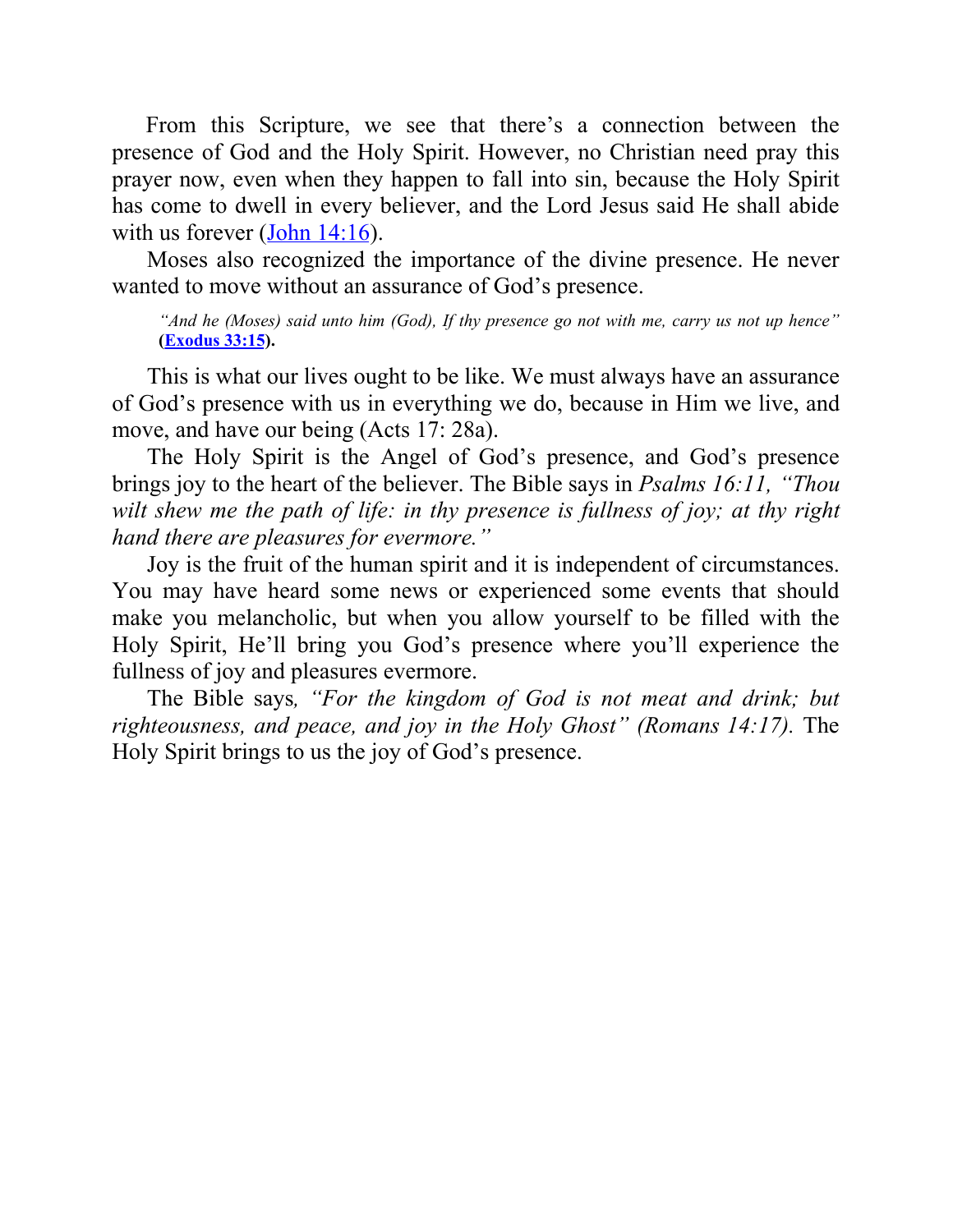## **Chapter Two He Will Teach You**

<span id="page-10-0"></span>" $N_{ow}$  we have received, not the spirit of the world, but the spirit which is of God; that we *might know the things that are freely given to us of God"* **(1 Corinthians 2:12).**

This is one of the most profound things the Holy Spirit does for us. When He comes upon your life, God ceases to be a mystery. He's the One Who lets you know who God is. He teaches you the Word of God and guides you. You will never walk in the wilderness of life anymore, because there will be light all the time. Jesus said, "He that follows Me shall not walk in darkness but he shall have the light of life" (John 8:12).

#### **He Reveals God's Word To You**

The Holy Ghost unveils God's Word to us; He reveals the things of God to us.

In 1 Corinthians 2:14, we read that *"...the natural man receiveth not the things of the Spirit of God; for they are foolishness unto him; neither can he know them, because they are spiritually discerned."*

The things of God can only be spiritually understood. This is why you need the Holy Spirit in your life. He will teach you and unveil the things of God to your spirit.

Jesus said in **John 14:26,**

"*But the Comforter, which is the Holy Ghost, whom the Father will send in my name, he shall teach you all things, and bring all things to your remembrance, whatsoever I have said unto you."*

#### And also in **John 16:13,**

"Howbeit when he, the Spirit of truth, is come, he will guide you into all truth (reality): for he *shall not speak of himself; but whatsoever he shall hear, that shall he speak: and he will shew you things to come."*

The Comforter is the Spirit of truth, which means the Spirit of reality. God's Word is truth, it is reality, and it is the Holy Spirit that guides you into that reality. In other words, all the things you can see or relate to in this world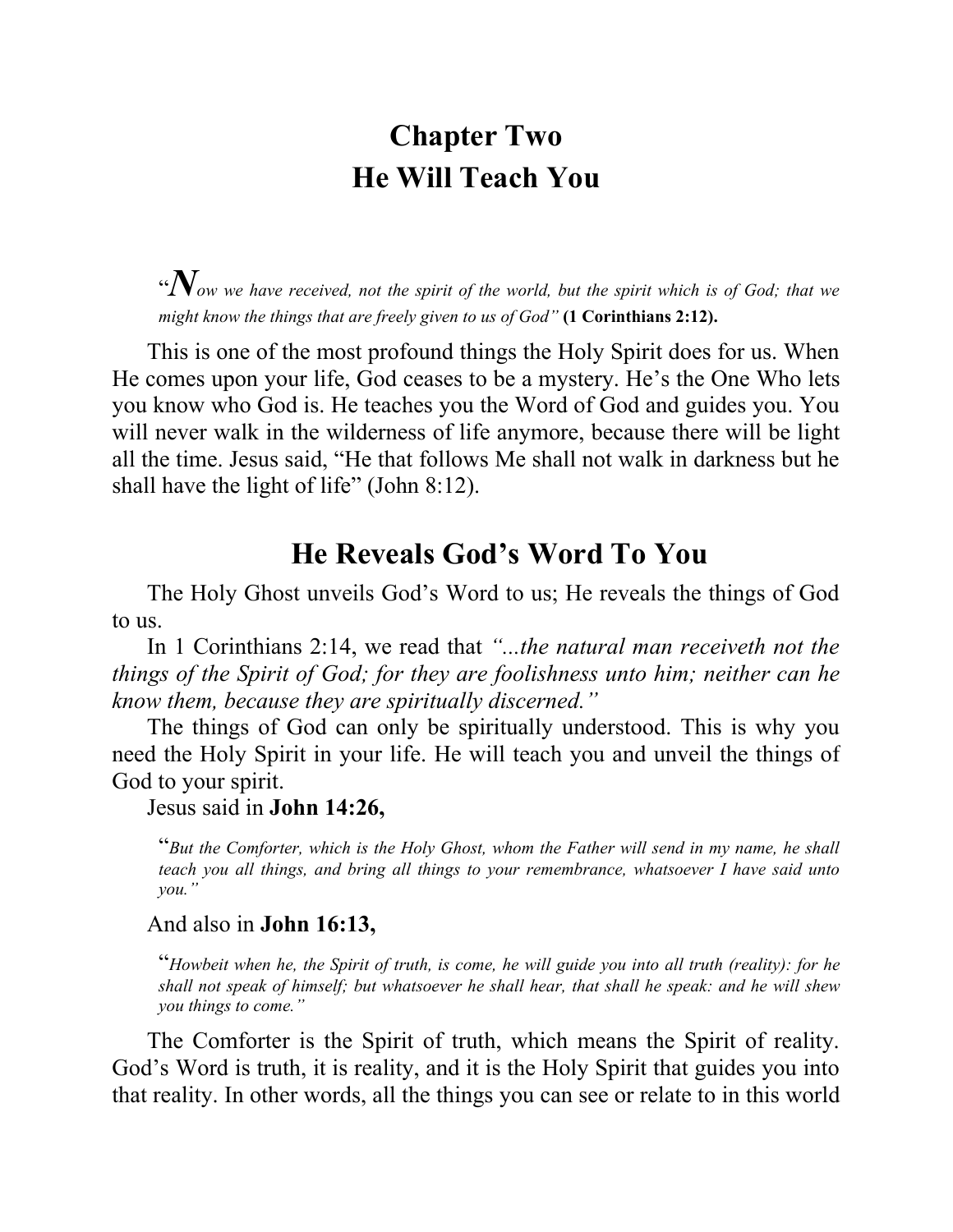are but a shadow. If you want to know reality, it has to be by the Holy Ghost. He has to reveal the real things of life to you.

When the Holy Spirit comes into your life, He will show you things to come; you will no longer be in the dark. You will no longer walk in confusion but live each day in the light. You will face the future with faith and confidence. He is the Spirit of reality, Hallelujah!

Now you can know the things that are given to you of God; those things that God has made available through His gospel. You can know them, because His Spirit will enlighten you and then you can take advantage of them. He will teach you God's Word and bring understanding to you.

#### **1 Corinthians 2:9-13:**

"But as it is written, Eye hath not seen, nor ear heard, neither have entered into the heart of *man, the things which God hath prepared for them that love him. But God hath revealed them* unto us BY HIS SPIRIT: for the Spirit searcheth all things, yea, the deep things of God. For what man knoweth the things of a man, save the spirit of man which is in him? Even so the things of God knoweth no man, but the Spirit of God. Now we have received, not the spirit of the world, but the spirit which is of God; that we might know the things that are freely given to us of God. *Which things also we speak, not in the words which man's wisdom teacheth, but which the Holy Ghost teacheth; comparing spiritual things with spiritual."*

This is beautiful! God has given us the Holy Spirit so that we do not remain in ignorance. We can know the mind of God; we can understand the things of the Spirit of God, because we have the Holy Spirit to unveil God's truth to us.

God is not trying to hide anything from us. Those things which eyes haven't seen, and ears haven't heard, and the minds of men haven't comprehended; those things which God has prepared for those who love Him, are being revealed to us by His Spirit. God is no longer a mystery to us. He can be a mystery to those who don't have His Spirit, but for the Christian who has the Spirit of God, nothing is hidden anymore.

God Himself said, *"Neither will I hide my face any more from them: for I have poured out my Spirit upon the house of Israel..."* (Ezekiel 39:29).

God was actually saying. "I cannot hide from them any more because my Spirit is upon them."

There's an anointing the Spirit of God brings into your life; and that anointing gives you insight into the things of God. It opens the mind of God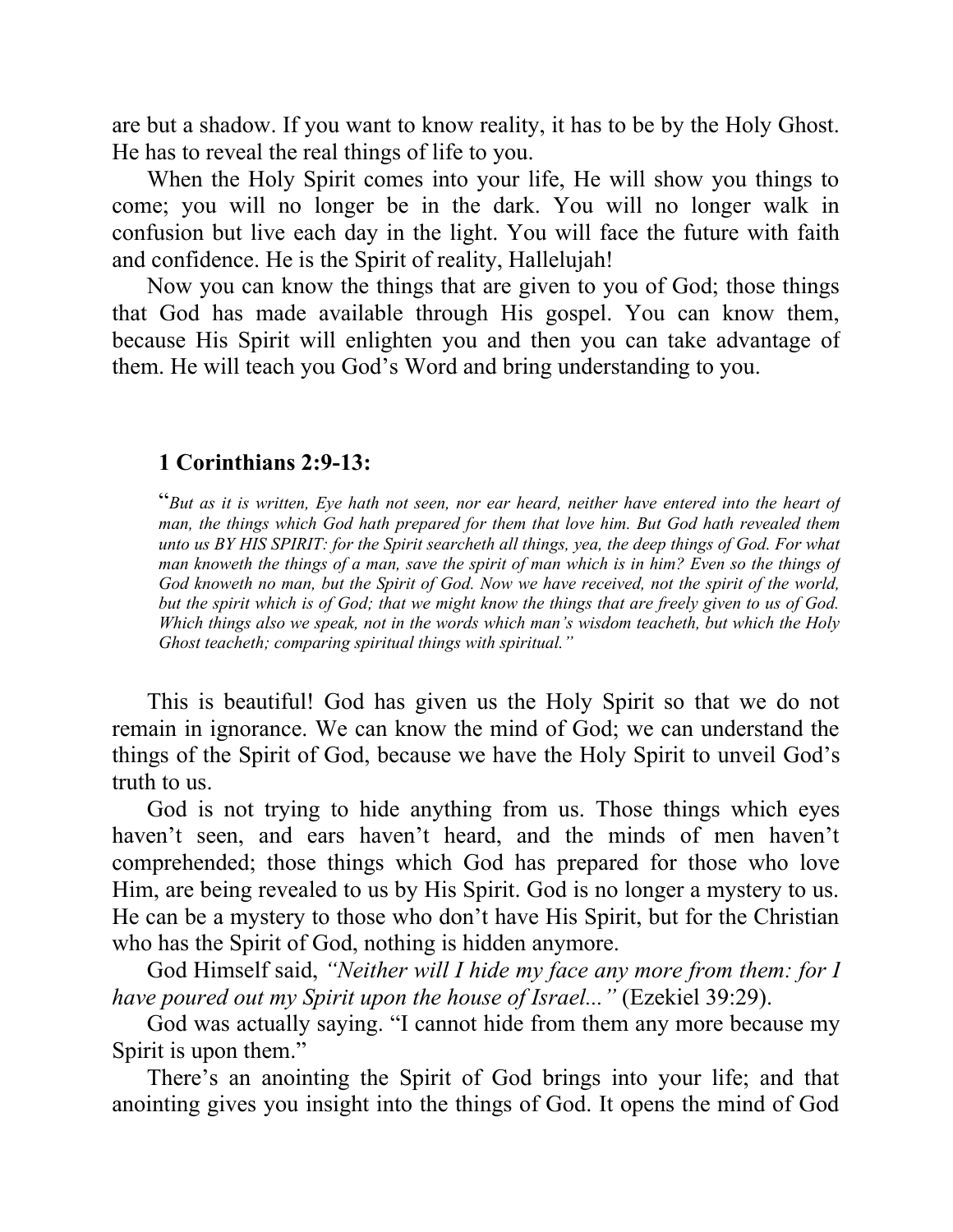to you and unveils the riches of His glory to you. God said, "I will no longer hide my face from them," because of the outpouring of His Spirit, Hallelujah!

That outpouring is still on today. I feel sorry for the man who doesn't have the Holy Spirit, for we're living in a day when you cannot live without the Holy Ghost.

But thanks be unto God because there's an opportunity today for every one to receive the fullness of the Spirit.

#### **Acts 2:17-18:**

"And it shall come to pass in the last days, saith God, I will pour out of my Spirit upon all flesh: *and your sons and your daughters shall prophesy, and your young men shall see visions, and* your old men shall dream dreams: And on my servants and on my handmaidens I will pour out in *those days of my Spirit, and they shall prophesy:"*

When the Holy Ghost comes into your life, you will see visions and dreams. You will have revelations, and you will no longer be in the dark. The Holy Spirit will show you things to come. Before things happen in your life, you will know. You will have a direction in life; you will know where you're going! Through the anointing of the Holy Spirit, you will receive ideas, direction and guidance on what to do in this world of turmoil. Divine wisdom will come to you because of the anointing. Your mind will be anointed to think and receive revelation; and you will never run short of ideas as to what to do. The anointing puts you over, because you now belong in the Kingdom of wisdom and knowledge.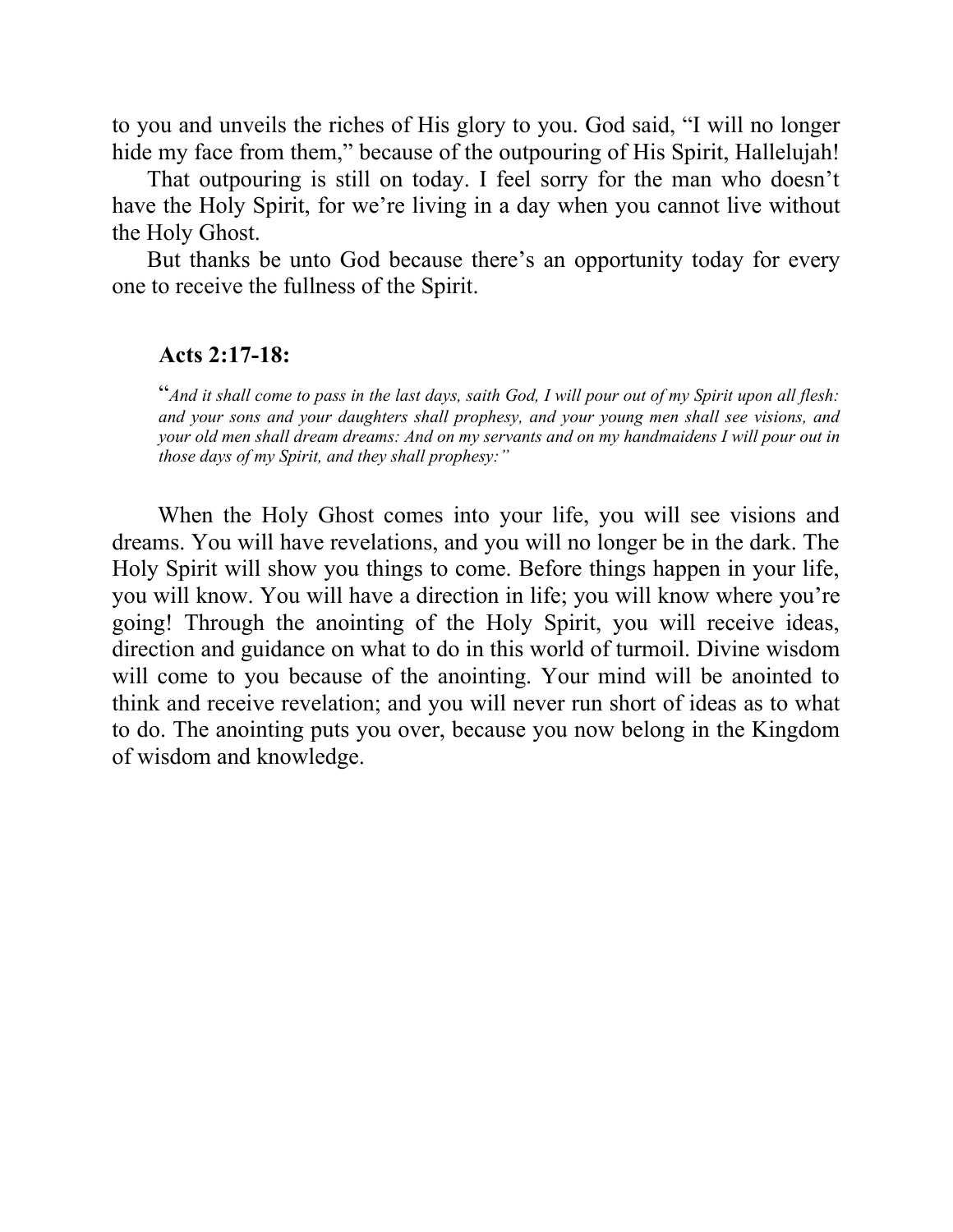## He Causes You To See

One very important aspect of the ministry of the Holy Ghost is that He "causes us to see."

#### **John 16:8:**

"*And when he is come, he will reprove the world of sin, and of righteousness, and of judgment:"*

The word *'reprove'* is the same as *'correct,'* and it embraces a number of biblical expressions in its meaning. Originally, it derives from two Latin terms meaning '*cause to see'* in the New Testament. The words *'reproof,' 'conviction'* and *'illumination'* are used to communicate the ministry of the Holy Spirit, whereby He causes the individuals to 'see' (understand) truth.

A man without the Holy Ghost is a blind man. He may not know it but that's what blindness is all about. A blind man is not just someone who cannot see, he can see alright, but all he sees is darkness. It's the same thing in the realm of the spirit. A blind man in the realm of the spirit is one who doesn't know the things of the spirit, he can't see the things of the Spirit of God. But when the Holy Spirit comes into your life, you will no longer be blind because He will cause you to see what others can't see.

Every Christian needs to depend on this ministry of the Holy Spirit to help him understand truth and respond accordingly.

## **He Will Show You Things To Come and Guide You Into All Truth**

#### **Isaiah 30:20–21:**

"And though the Lord give you the bread of adversity, and the water of affliction, yet shall not thy teachers be removed into a corner any more, but thine eyes shall see thy teachers: And thine ears shall hear a word behind thee, saying, This is the way, walk ye in it, when ye turn to the right hand, and *when ye turn to the left."*

This is the work of the Spirit. He is your guide. When you're going the wrong way, you'll hear His voice telling you, "Stop, you're going the wrong way," then He'll take you in the right direction. You don't have to wonder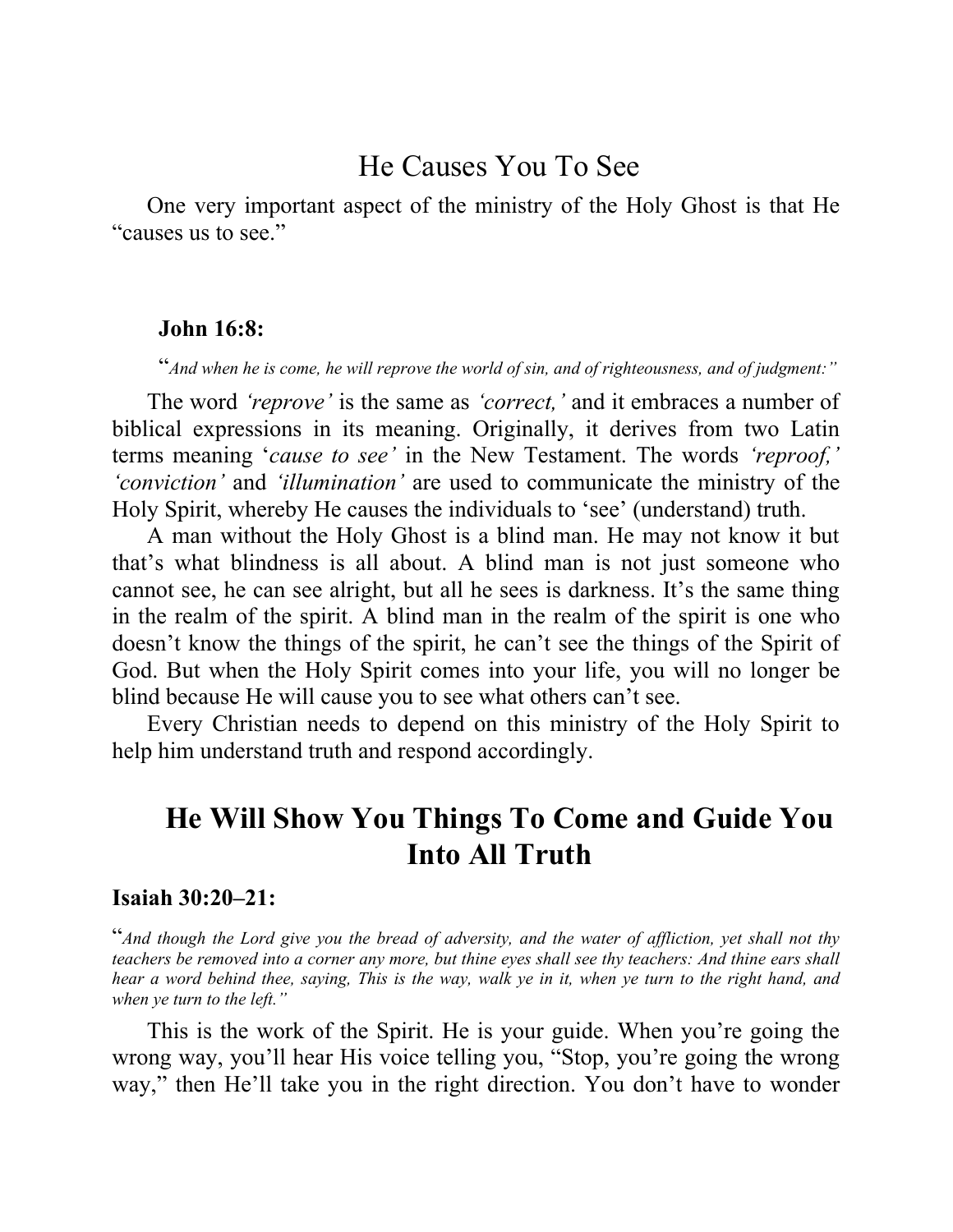and be confused at the crossroads of life any more. If you have the Holy Spirit dwelling in you, He will lead you in the right way to go.

#### **1 John 2:27:**

"But the anointing which ye have received of him abideth in you, and ye need not that any man *teach you: but as THE SAME ANOINTING TEACHETH YOU OF ALL THINGS, and is truth, and is no lie, and even as it hath taught you, ye shall abide in him."*

What does it mean by *"…ye need not that any man teach you...?"*

#### **Ephesians 4:11,12:**

"*And He gave some apostles; and some prophets; and some, evangelists; and some, pastors and teachers. For the perfecting of the saints, for the work of the ministry, for the edifying of the body of Christ."*

Didn't He just say you don't need anybody to teach you? So why is He anointing teachers? Is God contradicting Himself? Well, this lets you know He's not telling you nobody can teach you. What he's saying is that only the unction can teach you; only the teacher anointed by God's Spirit can teach you under the unction. This means, therefore, that it's the unction that's teaching you when a teacher of the Word teaches you. God will not contradict Himself.

There are several ways that the unction teaches you. The same unction teaches you all things. You will not be ignorant anymore because He will teach you. You may not have been to college but He will teach you. You will no longer be an ignoramus when the Holy Ghost lives in you. He becomes your Teacher. Jesus said when the Spirit of truth comes, He shall teach you all things. He didn't say 'some things,' but ALL THINGS. Glory to God!

Anything in this life, anything about life, anything about God, ANYTHING at all, the Holy Ghost can teach you if you will ask or let Him. He will open up the Word of God to you and unveil the realities of God to you. He will be your Teacher. He will let you know what to do.

When the Holy Ghost takes over your life, you will be different.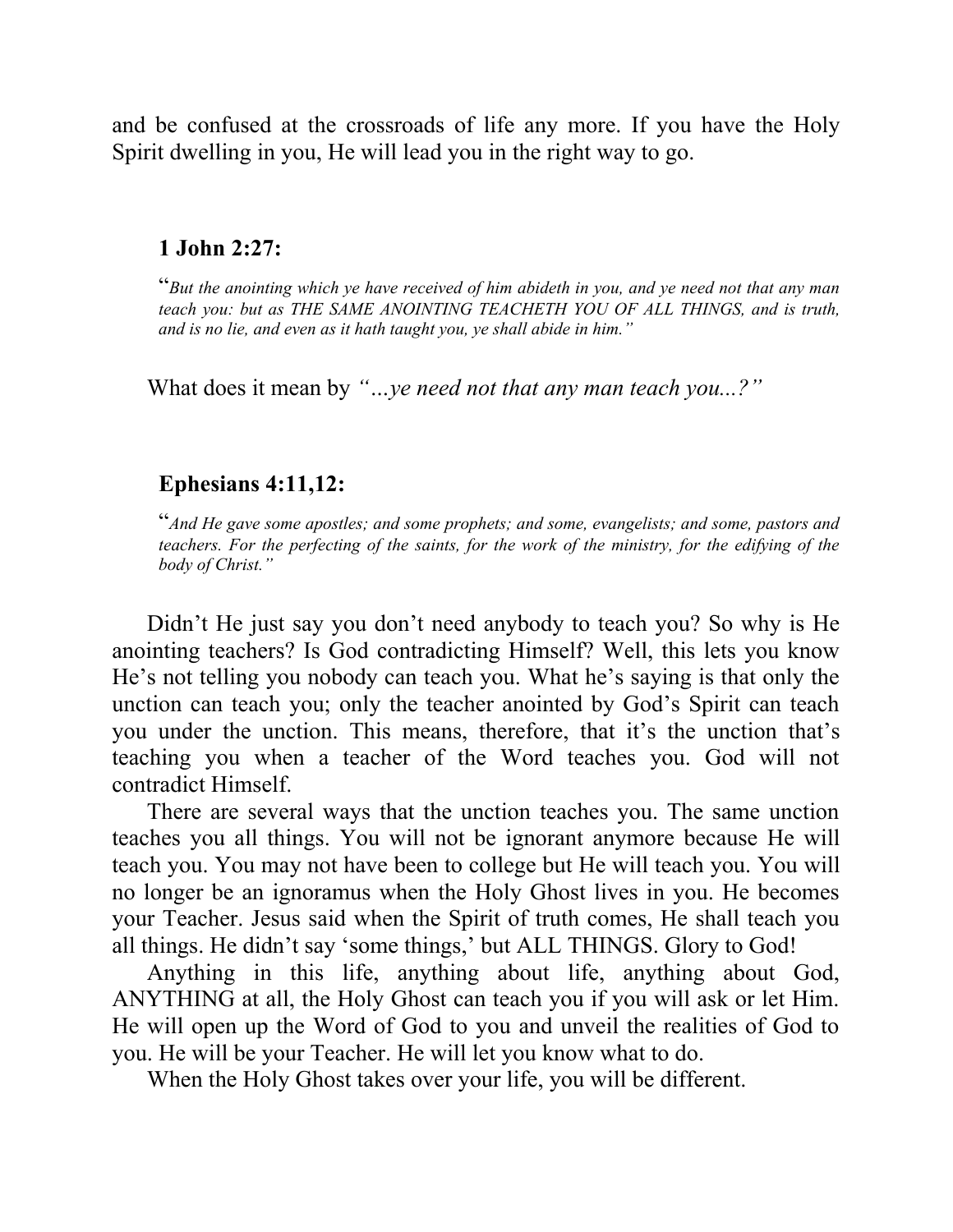## <span id="page-15-0"></span>**Chapter Three He Will Bring You Ability To Produce Righteousness**

**W**hen the Holy Spirit comes to live within you, He will come with the ability to produce righteousness. Righteousness is the nature of God, which when imparted to the human spirit, produces the rightness of God in the human spirit. It gives man right standing with God; it gives him the ability to stand in the presence of God without a sense of guilt, inferiority or condemnation. It means a rightness in

God. The righteousness of God is wrought in you.

*When the Holy Spirit comes into your life, He will give you the ability to do things right, to change things, to make things work.*

#### **Acts 1:8:**

"*But ye shall receive power, after that the Holy Ghost is come upon you: and ye shall be witnesses unto me both in Jerusalem, and in all Judaea, and in Samaria, and unto the uttermost part of the earth."*

**Power is the dynamic ability to cause changes.** You receive the dynamic ability to cause changes when the Holy Ghost comes into your life. That dynamic ability is a power that works within you. Like a dynamo, it has the ability to reproduce itself.

This means that if the circumstances of your life don't favour you, you can change them. This is one of the rights of a child of God. If you're a child of God, you should never be disadvantaged in life. Never!

Jesus said, *"Ye shall receive power after that the Holy Ghost is come upon you."* That power is the dynamic ability to cause changes. You can effect changes in your family, in your body, at your work, in your finances, in your city; you can effect changes everywhere! He said you shall receive **power** – the dynamic ability to cause changes – when you receive the Holy Ghost.

Jesus said, *"…I will come to you"* (John [14:18\)](#page-38-2). Here, He wasn't referring to the rapture or second advent but to the Holy Ghost, because He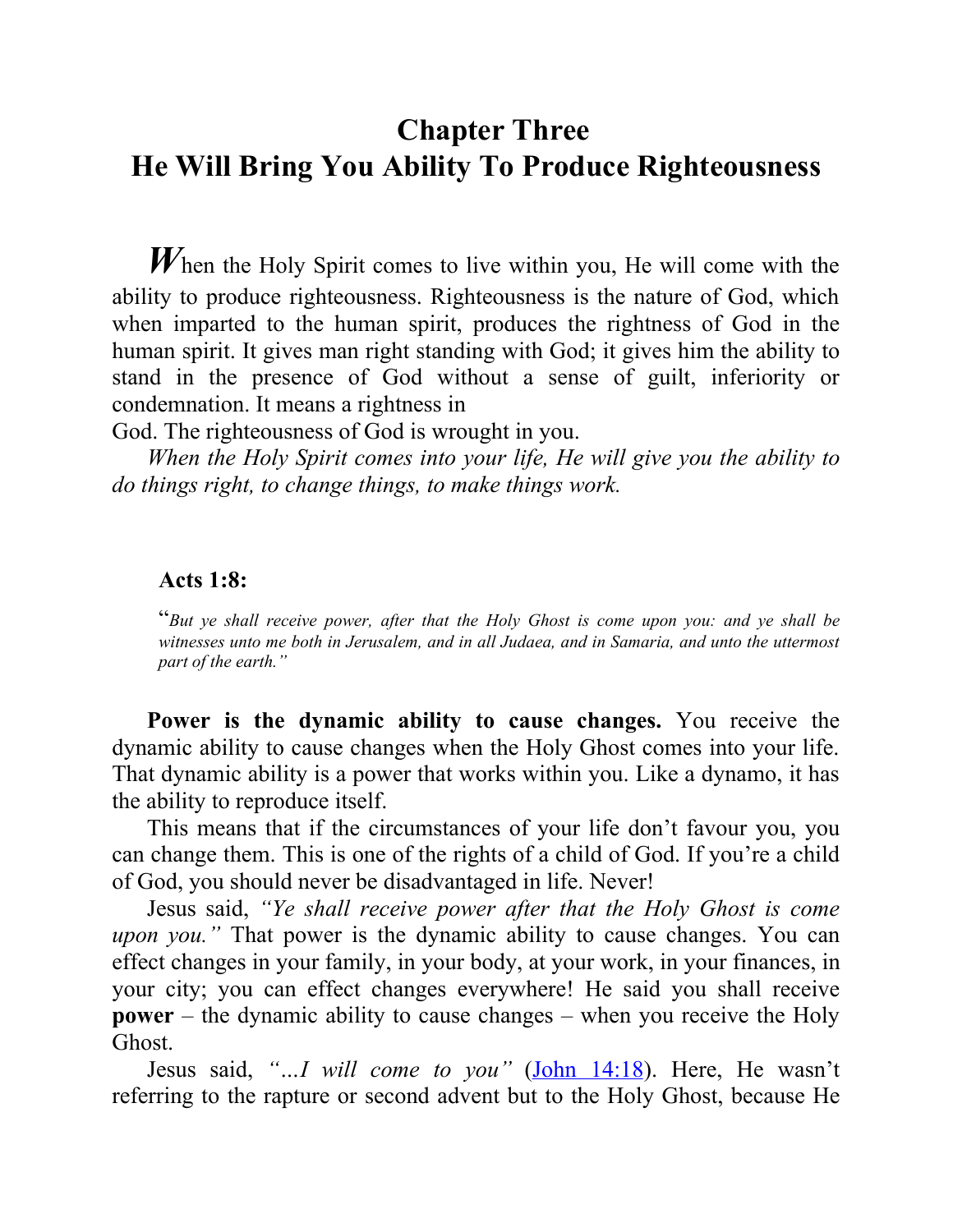said He would ask the Father to send us another Comforter, One just like Him, called alongside to help us; and that One is the Holy Ghost. This means that you will not be helpless. Nothing should happen in your life to make you say, "I am helpless."

Jesus said you would receive the dynamic ability to cause changes. If you want things to change in your life, your spouse, your children, your job, your school, your country, in anything or anywhere, you will receive the dynamic ability to cause those changes when the Holy Ghost comes upon your life!

We're not helpless. The trouble is that a lot of people don't have the Holy Ghost, and then, a lot of those who have the Holy Ghost don't even know who He really is and what He can do for them. They haven't put that power to work.

Now it's up to you to put the power of the Holy Ghost in you to work everywhere and in everything you want to see changes. All you need is to decide the changes you want and let Him work through you.

When that anointing of God's Spirit starts working through you, there's no demon hatched out of hell that can stand it. This is the way it should be for every child of God. You've got to have the anointing of God's Spirit working through you and in your life everyday.

Someone may say, "I always have unclean dreams. Every time I close my eyes to sleep, it's one nightmare or the other. I don't know what to do about it."

What you need is the fullness of the Spirit.

This is the reason for prayer. When you pray you can be full of the Spirit. There are things you can't do until the Spirit of God helps you do them. The Bible tells us that Jesus Christ offered Himself to God through the Holy Ghost ([Hebrews](#page-38-3) 9:14).

After He received the Holy Ghost at the River Jordan, Jesus was led up of the Spirit into the wilderness to be tempted. The Holy Ghost got a hold of Jesus and took Him to the wilderness, not to have a great time, but to be tempted of the devil.

The Holy Ghost can take charge of your life, and when He does, it doesn't matter what the process is, it's the product that counts. Remember, His thoughts towards you are thoughts of peace and not of evil (*Jeremiah*) 29:11).

Understand this: it doesn't matter what happens to you, if you're in the will of God, you can rejoice! No matter how deep they take you, He will go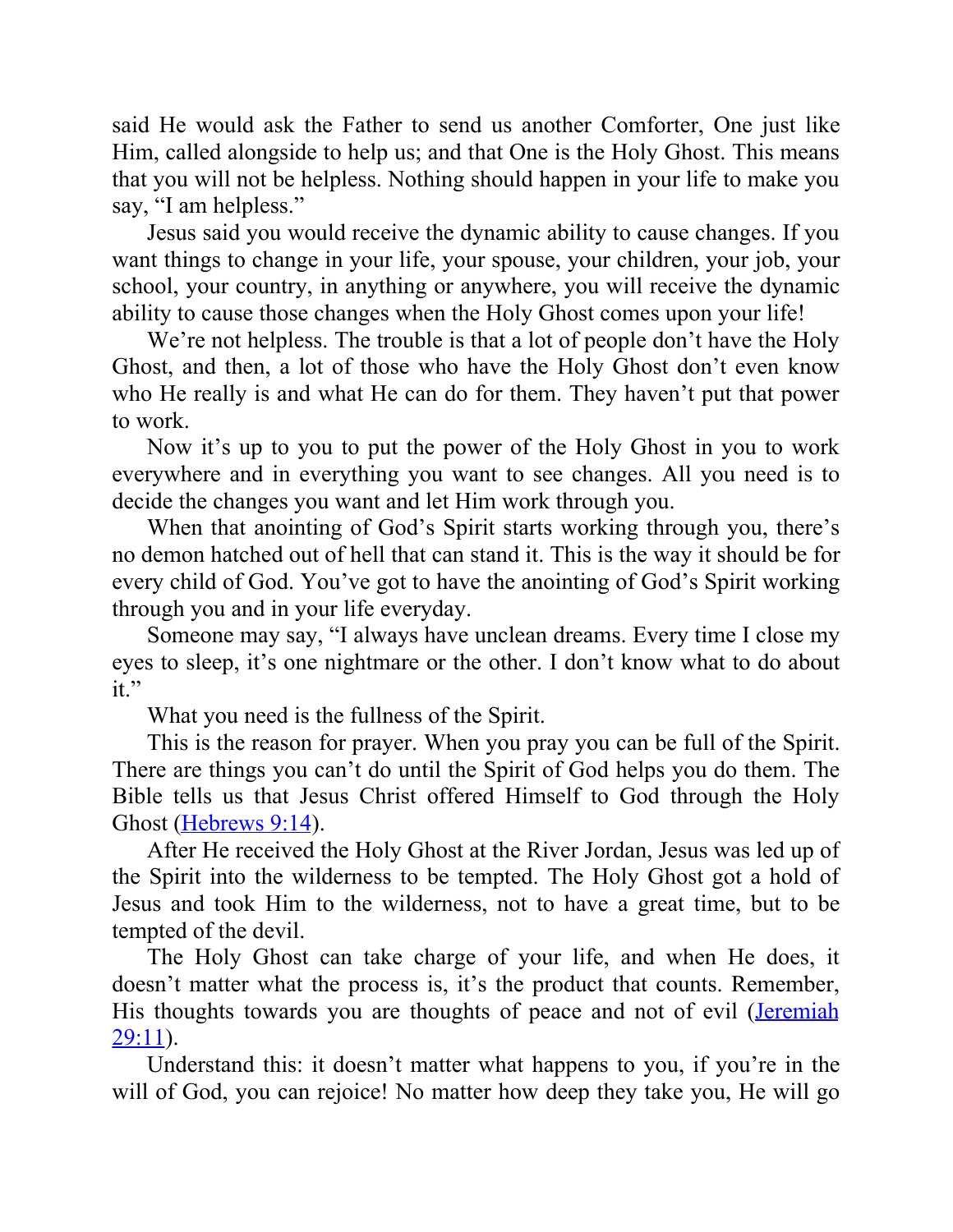down there with you. The Bible lets us know that in Israel's affliction, He was afflicted ( $\frac{\text{Isaiah } 63:9}{\text{It also assures that even when you go through the}}$ water, it will not overflow you; and when you go through the fire, you shall not be burned [\(Isaiah](#page-39-1) 43:2), Hallelujah!

Do you remember the three Hebrew boys, Shadrach, Meshach and Abednego? King Nebuchadnezzar ordered that they should be thrown into the fiery furnace [because](#page-39-2) they refused to bow down to his image (Daniel  $3:18-20$ ). When they were thrown into the furnace, only their bonds were burnt up, but their clothes were still on, and they stood up on their feet in the furnace.

King Nebuchadnezzar was shocked at what he saw and asked his counselors, "Do you see what I see? How many men did we throw bound into the fire?"

They answered him, "Three, sir."

"But I see four men, loose, walking in the fire unhurt; and the fourth one is like the Son of God," he said  $(Daniel 3:24)$  $(Daniel 3:24)$ .

That fourth One is still with us today. He is called the Angel of His presence. When you go through the fire, He's with you. When you go through the water, He's right there. When you have trouble on the job or in your home, He's right there. If you have trouble with your finances, He's right there with you! He's not in there to suffer with you through that situation. No! He's there to help you change it. He's there to bring you out of the mess!

There are Christians who are struggling to stop drinking alcohol. They want to stop but they've found it so difficult. Some others may have problems with food. They don't have any control over their appetite for food. Yet for some others, their problem is sleep. They can sleep anywhere and everywhere. They can't sit for five minutes without falling asleep. Sometimes, it seems that there are as many problems as there are Christians.

You may even be reading this book now, and you know you're in one such situation. Hold on! There's a Spirit in you, the One Whom you haven't given the right of way. There's a Spirit in you that has a ministry. He was sent for a purpose. He was not just sent to help you talk in tongues. Now, that in itself is a miracle, but it must extend to other areas of your life. When you're speaking in those tongues, you don't even know which word is coming out next, yet He takes charge of your tongue and makes you speak those blissful words. The One Who makes you speak in those tongues that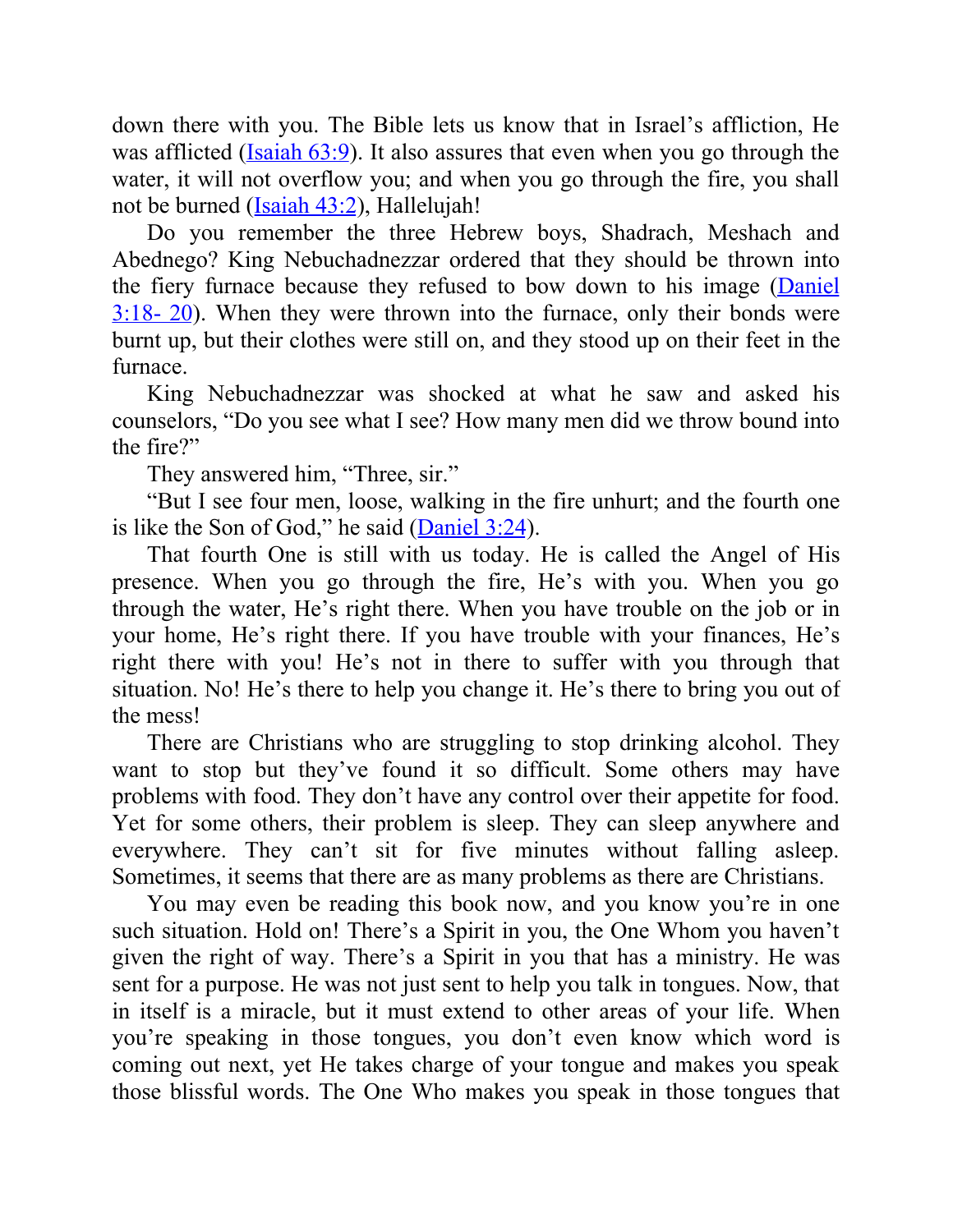you never learnt can take charge of your legs; He can take charge of your hands and take charge of your eyes, Hallelujah!

The Spirit of God can actually make you do the things God wants you to do in your life. He gives you not only the will, but also the ability.

Philippians 2:13 says *"…it is God which worketh in you both to will and to do of His good pleasure."* Not only does He make you willing, He can make you do. But many of us haven't come to that point in our lives with the Holy Ghost. We're still trying to do a lot of things on our own, trying and failing. But that struggle will come to an end when you recognize the working of the Holy Spirit in your life and give Him the right of way.

Jesus said, *"…Follow me, and I will make you fishers of men"* (Matthew 4:19). He didn't say, "Follow Me and try to become," He said, "I will make you."

He is the One with the ability. The responsibility of making you become rests with Him. All you're required to do is follow Him. There's no extra effort needed on God's side, and no extra effort on your side. All that is needed is for God to say it and for you to agree with what He has said about you.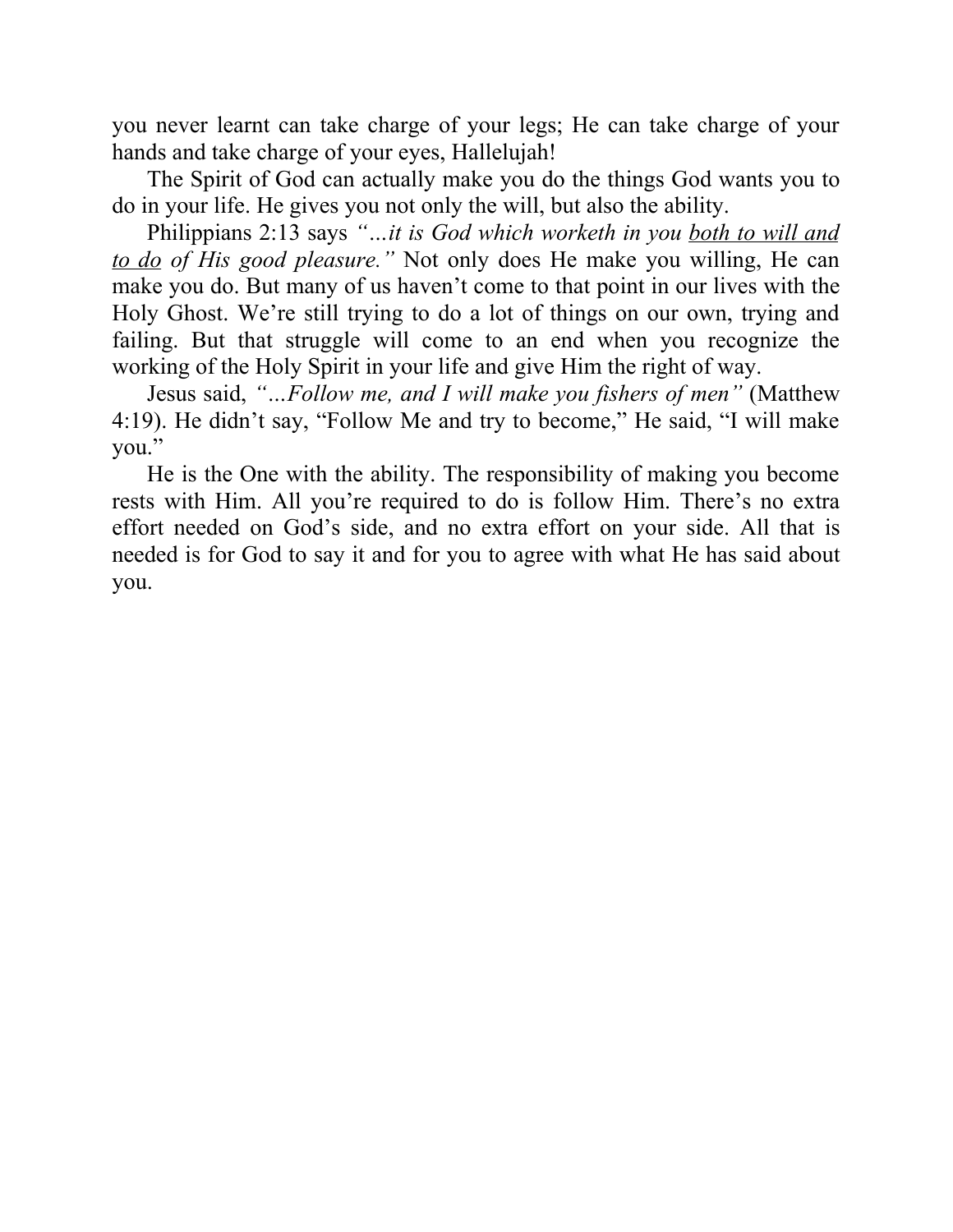## **Chapter Four He Will Give You Rest**

<span id="page-19-0"></span>The Holy Spirit will give you rest. I don't know how to say this strongly enough, but when the Holy Spirit comes, He will give you rest from trouble, He will give you rest from war. There could be wars raging within us sometimes. We're troubled because there's bad news coming from afar; we're troubled because of the circumstances of our lives, and because of things that are happening to us. We're troubled because of one thing or the other. Some are even troubled about their jobs, they're afraid of losing what they have. There may be so much trouble, so much war in and around you, but He will give you rest in your soul.

Jesus said, *"Come unto me all ye that labour and are heavy laden, and I will give you rest. Take my yoke upon you, and learn of me; for I am meek and lowly in heart: and ye shall find rest unto your souls"* (Matthew 11:28- 29).

The Holy Ghost is the One carrying on in the earth today the ministry which Jesus started. And just as Jesus said, He will give you peace, not as the world gives, but peace in the midst of turmoil. He will give you rest from struggle, He will give you rest for your soul.

#### **John 14:27:**

"Peace I leave with you, my peace I give unto you: not as the world giveth, give I unto you. Let *not your heart*

*be troubled, neither let it be afraid."*

When the Holy Spirit dwells in you in His fullness, He will give you peace and rest, and you will no longer be afraid or troubled.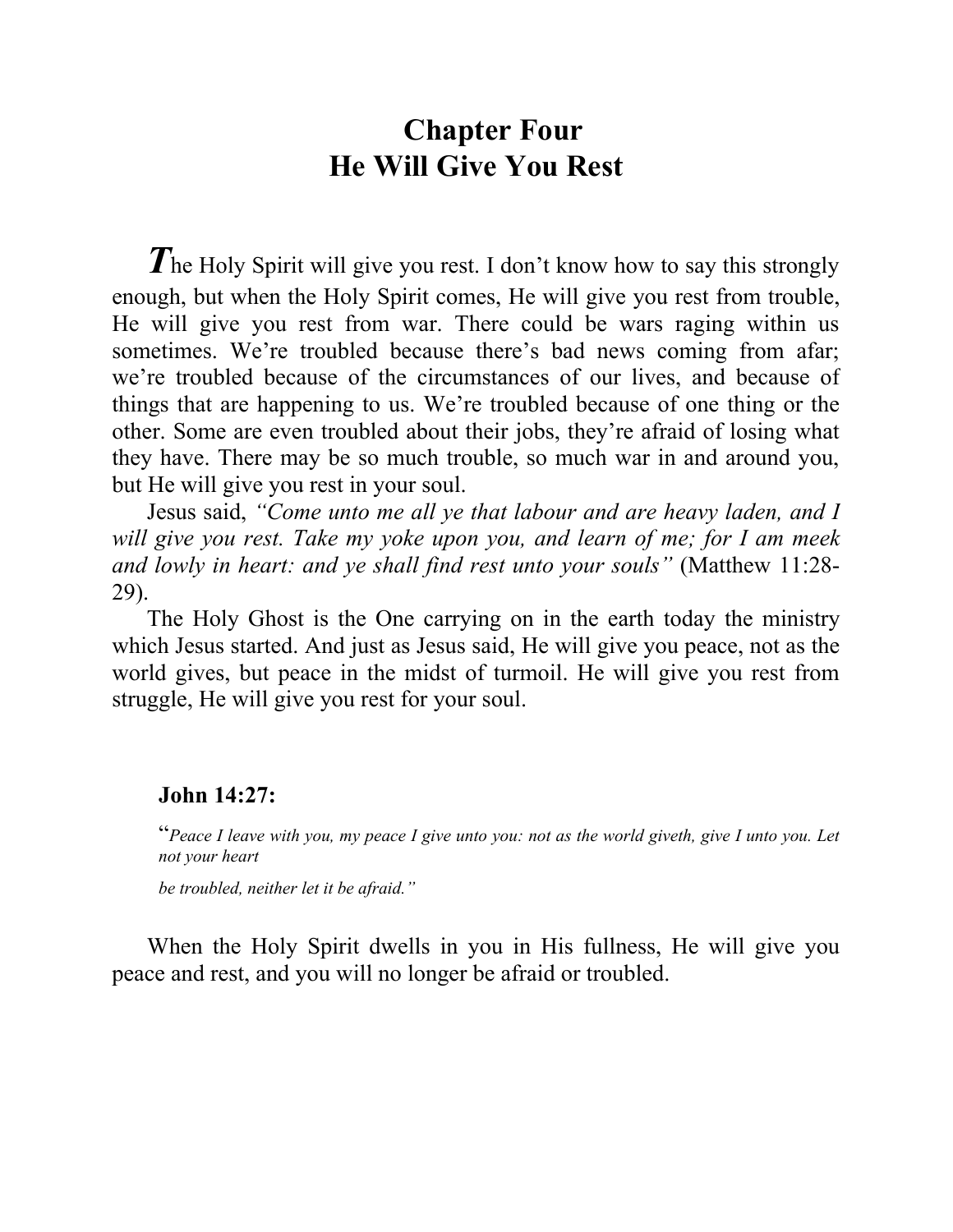#### **Isaiah 32:17,18:**

"*And the work of righteousness shall be peace; and the ef ect of righteousness quietness and assurance for ever. And my people shall dwell in a peaceable habitation, and in sure dwellings, and in quiet resting places;"*

The righteousness of God in your life produces peace, quietness, and assurance in you. People will wonder at you because they can't fathom how you can have so much peace and rest when everything seems to have gone wrong. But this is one of the things you enjoy when the Holy Ghost comes into your life

and you allow Him to work in you.

There are people who can't sleep at night, but if the Holy Spirit lives inside you, you will have rest in the midst of the troubles and storms of life.

The Bible says, *"When men are cast down, then thou shalt say, There is lifting up…"* (Job 22:29). You will be the one to lift others up. Because you have His peace, it will flow from you to others and you will help the fearful and downtrodden.

Jesus is the One Who said, "Peace, be still," and there was a great calm. He hushed the sea to sleep  $(Mark 4:39)$  $(Mark 4:39)$ . He can calm your spirit and bring rest to your soul. He said, *"Peace I leave with you, my peace I give unto you: not as the world giveth, give I unto you. Let not your heart be troubled, neither let it be afraid"* (John 14:27). And you know something? If the world can't give this peace, the world can't take it from you. You will have rest for your soul!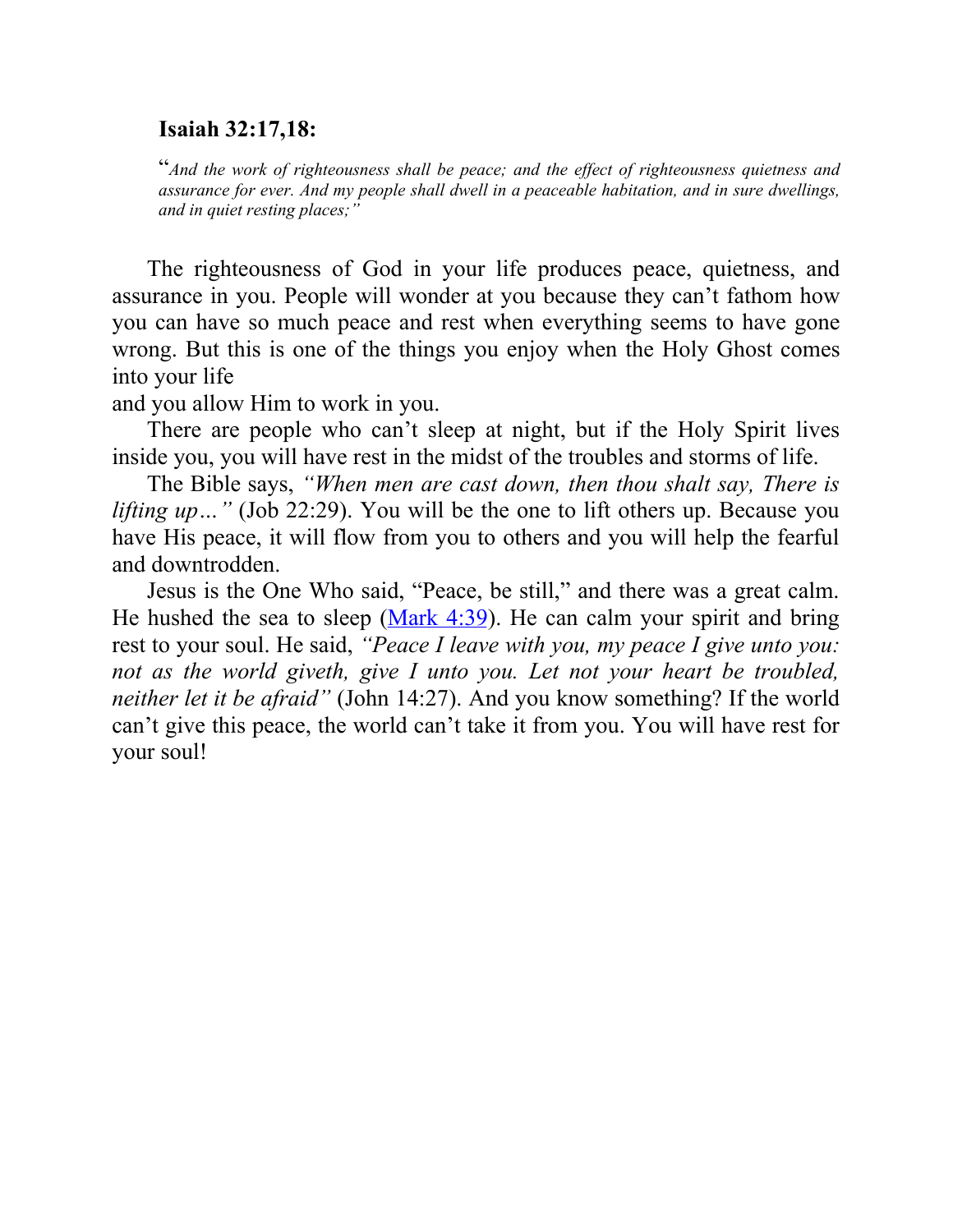## <span id="page-21-0"></span>**Chapter Five He Will Restore, Renew And Refresh You**

The Holy Spirit will restore you, renew you and refresh you. You will never run out of power, you will never run out of ability. The psalmist said,

"*The LORD is my shepherd; I shall not want. He maketh me to lie down in green pastures..."* **(Psalm 23:1-2).**

This particular Psalm inspires me greatly. David had a revelation of the Holy Spirit that was uncommon to the time in which he lived. He recognized the place and the working of the Spirit of God in his life. He said, "The Lord is my shepherd." Over in  $2$  [Corinthians](#page-40-0)  $3:17$ , the Bible tells us that "the Lord" is that Spirit." This is the Holy Ghost, He is the Shepherd and Bishop of your soul  $(1$  [Peter](#page-40-1) 2:25). He guides you and pilots your life. He leads you to the green pastures and makes you lie there. This means that He brings you to a place of plenty and causes you to abide there. And in that place of plenty, you will have peace, because he also said,

"*...he leadeth me beside still waters. He restoreth my soul: he leadeth me in the paths of righteousness for his name's sake. Yea, though I walk through the valley of the shadow of death,* I will fear no evil: for thou art with me; thy rod and thy staff they comfort me" (Psalm 23: 2-4).

Yes, He will restore you; He will renew you; He will refresh you!

#### **Ephesians 2:10:**

"*For we are God's [own] handiwork (His workmanship), recreated in Christ Jesus, [born anew] that we may do those good works which God predestined (planned beforehand) for us [taking paths which He prepared ahead of time], that we should walk in them [living the good life which He prearranged and made ready for us to live]"* (The Amplified Bible).

In other words, the Holy Ghost will take charge of your circumstances. He can handle your day. You may have met with people that you shouldn't have met in your life. You may have found yourself in a place you should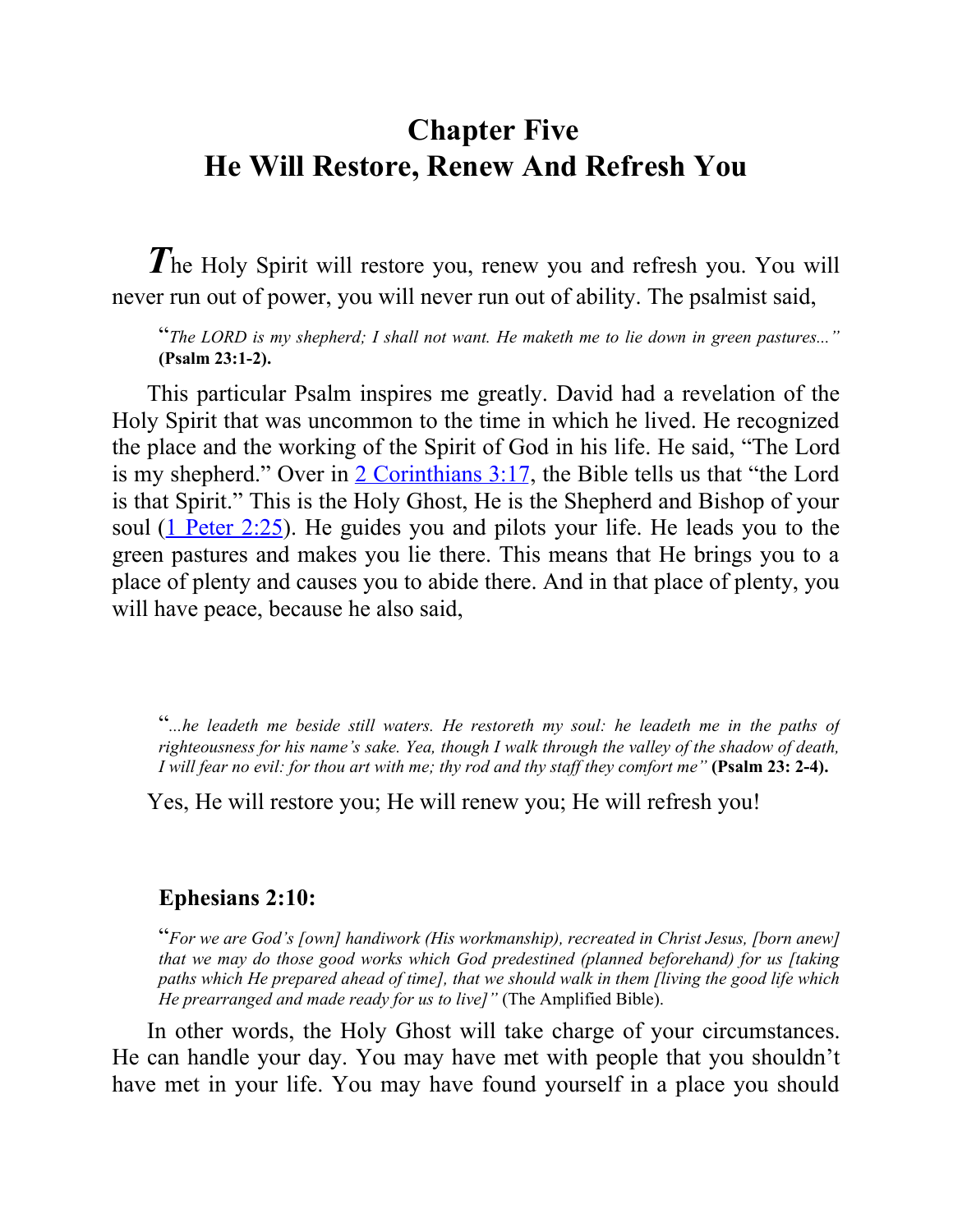never have been in your life. You may even be in a job you should never have taken up in your life, or have friends that you were never supposed to meet in your life.

This is all possible when you walk in your own strength and without His guidance. He said, *"taking paths which He prepared ahead of time that we should walk in them, living the good life which He prearranged and made ready for us to live."* This is the life He has brought us into. He can handle your life. You're not a child of chance. The people you meet are not supposed to come into your world as an accident.

The best place to be is in God's perfect will for your life. When you're in God's perfect will, it doesn't matter what you face; it doesn't matter how big the giant is; it doesn't matter how high the mountain is; it doesn't matter how deep the valley is, you're more than a conqueror. No wonder David said, *" Yea though I walk through the valley of the shadow of death, I fear no evil: for thou art with me; thy rod and thy staff they comfort me*" ([Psalm](#page-40-2) 23:4).

The Holy Ghost is here to help you. He has already pre-arranged the circumstances of your life. He can take care of your circumstances, He can take care of everything about your life. He knows what to put out of your life. He knows what to do about the thoughts that come to you. He says He will cause you to do His will. This is why every child of God must have the Holy Ghost. You need the fullness of the Holy Ghost in your life.

In 2 Corinthians 4:16, He said, *"For which cause we faint not; but though our outward man perish, yet the inward man is renewed day by day."* Yes, you can be renewed everyday by the Word of God and the working of the Holy Spirit.

#### **Psalm 103:5:**

"*Who satisfieth thy mouth with good things; so that thy youth is renewed like the eagle's."*

He says He will renew your youth as the eagle's. The eagle is a very unique bird. It sheds its feathers as it grows, and new feathers take the place of the old ones. The Holy Ghost will renew your youth, your strength and vitality, like the eagle renews itself. He will make you like the tree spoken of in **[Psalm](#page-40-3) 1:3:**

"And he shall be like a tree planted by the rivers of water, that bringeth forth his fruit in his *season; his leaf also shall not wither; and whatsoever he doeth shall prosper."*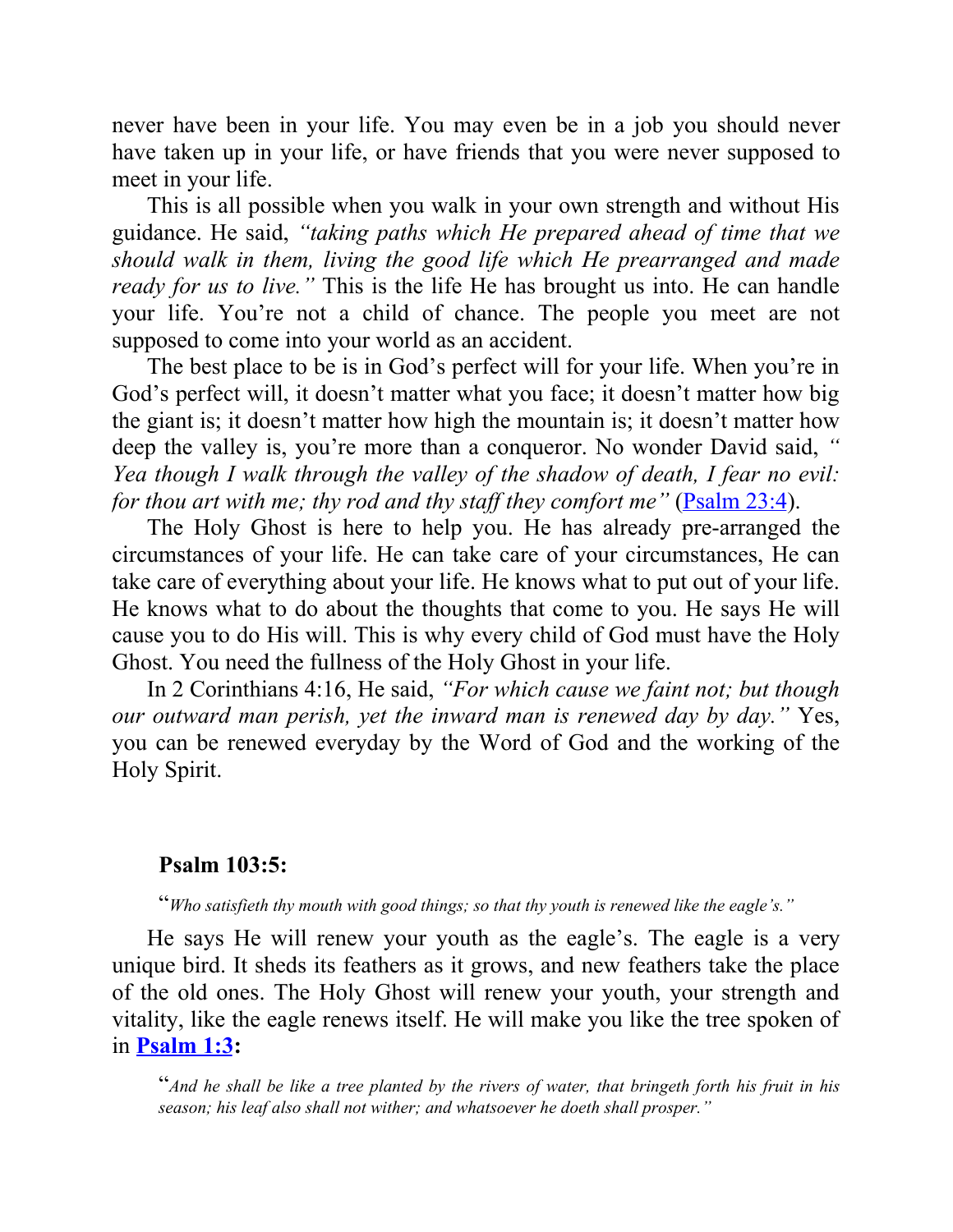When the Holy Spirit lives in you, He will restore you, He will renew you and He will refresh you.

I was watching Kenneth Hagin at age eighty, dancing all over the platform, running by the power of the Holy Ghost. AT AGE EIGHTY! But then I've seen some seventy-year-olds, even sixty-year-olds who can't stand straight. They've become so feeble and shaky, and they say, "You know I'm an old man now." But at eighty years old, Papa Hagin was still running, he was still jumping, he was still shouting and singing! Why? It's because of the Holy Ghost!

At age 120, the Bible records that Moses' eyes were not dim nor his physical stature abated [\(Deuteronomy](#page-40-4) 34:7). He wasn't ready to die. God had to tell him, "Moses, go up the mountain and die!" ([Deuteronomy](#page-41-0) 32:48-50).

And you know what? The man walked up the mountain and after he had seen all the land God had promised the children of Israel, he said, "Okay Lord, I'm ready."

God said, "Alright then, go ahead and die" and Moses laid down and died. That's what the Bible says about Moses [\(Deuteronomy](#page-41-1) 34:1-5).

He was 120 years of age, yet he wasn't shaking, he wasn't sitting in the rocking chair, looking at everybody passing by and saying, "I'm retired now." No sir, not Moses! At that age he still had so much strength that he could climb up and down the mountains and see all the land of Israel for miles and miles around with his unaided eyes.

The One you serve is called the Ancient of days.

If you're alive at seventy, eighty or even more, you're just beginning in life. Moses started his ministry at the age of eighty. It's time to serve God. Don't go back to the village and sleep off. No, if you go back to the village, keep preaching Jesus. If you have gray hair on your head, shake it for Jesus!

Don't expect to die. Don't look at the grave and say, "I'm going down there soon." No way! If you want to die, you tell everybody, "I want to die." Don't die by accident, don't die by any gunshot, don't die for anybody, because somebody already died for you and everybody else, so you don't die until you choose to die.

The Holy Spirit will restore you, He will renew you, He will refresh you. Everyday when you get up in the morning, say, "Thank God, I'm refreshed, I'm stronger than ever!"

Think about Caleb. He said, "Forty five years ago God made me a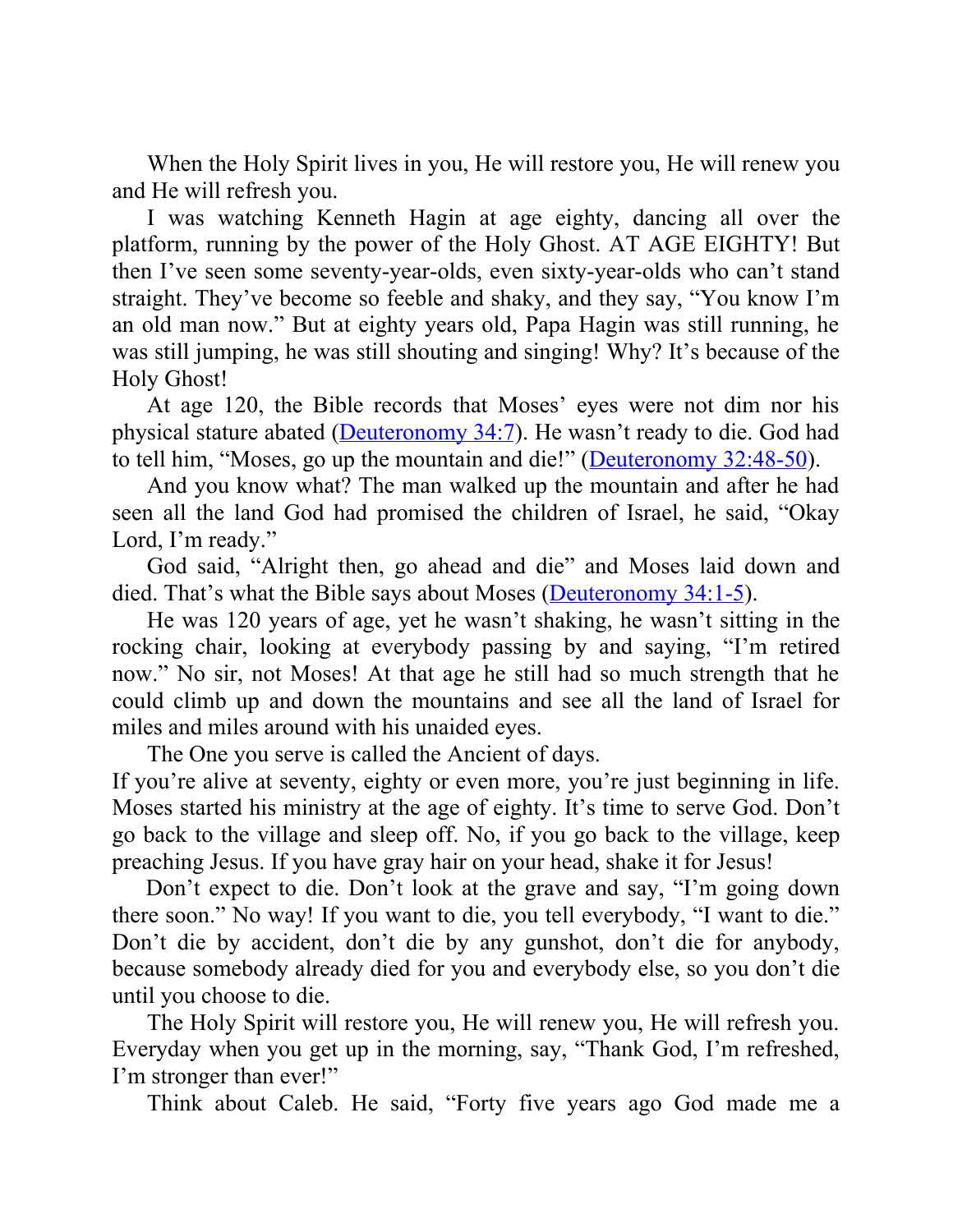promise…" now he was eighty-five, but he said, "I'm as strong this day as I was forty five years ago, both for war, for going out and coming in" (*Joshua*) [14:6-13\).](#page-42-0)

Jesus said, "I will pray the Father and He shall give you another Comforter." In the Greek, that was rendered "Allos Parakletos" which means "another one that is exactly like Me, to go along with you." Jesus meant another One that is exactly like Him, called to go with you, to travel alongside you. He looks like Jesus, He talks like Him, He loves like Him. He will help you like Jesus would and be with you just as Jesus said.

The Holy Spirit is your Strengthener. When you're out of your own strength, there's another strength working on the inside of you that you can draw on.

You may think you can't take the pressure any more, but if you have the Holy Ghost, happy are you.

When your strength fails, the devil may think he's done with you and you're out, but you're not out, for that's when the STANDBY takes over and causes His strength to rise within you. Then you begin to speak words of power and the devil can't understand it.

No wonder Paul said, *"But we have this treasure in earthen vessels, that the excellency of the power may be of God, and not of us. We are troubled on every side, yet not distressed; we are perplexed, but not in despair; Persecuted, but not forsaken; cast down, but not destroyed;"* (2 Corinthians 4:7-9).

#### **Psalms 16:11:**

"Thou wilt shew me the path of life: in thy presence is fulness of joy; at thy right hand there are *pleasures for evermore."*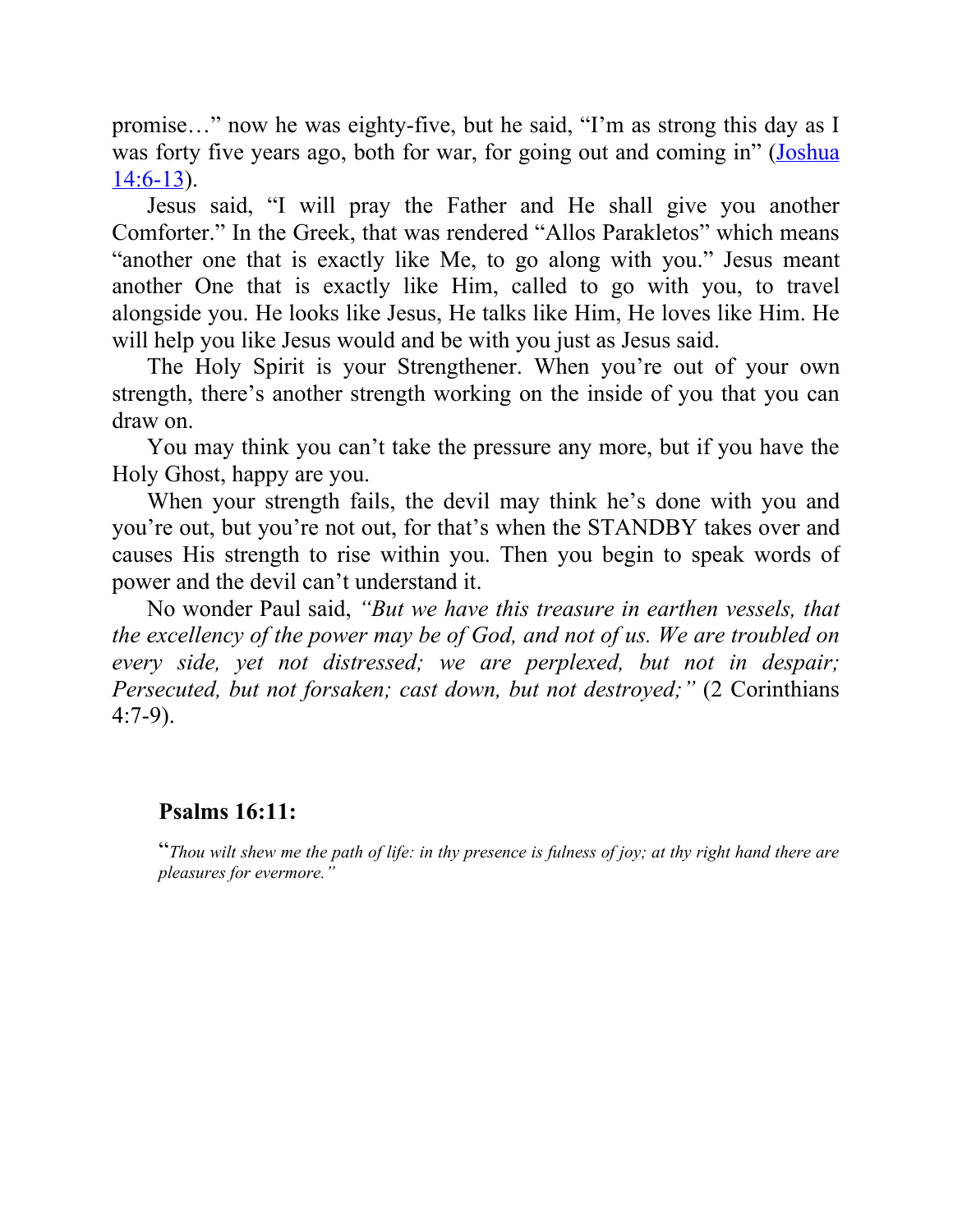#### **Acts 3:19b:**

"*...times of refreshing shall come from the presence of the Lord;"*

God's presence brings joy to the heart of the believer and refreshes him. It doesn't matter how drained you may feel spiritually, mentally or physically, you can be refreshed in God's presence.

In His presence there's no room for spiritual drowsiness, no room for dryness, no room to be cast down, because the Holy Spirit stirs up the joy of God in our hearts.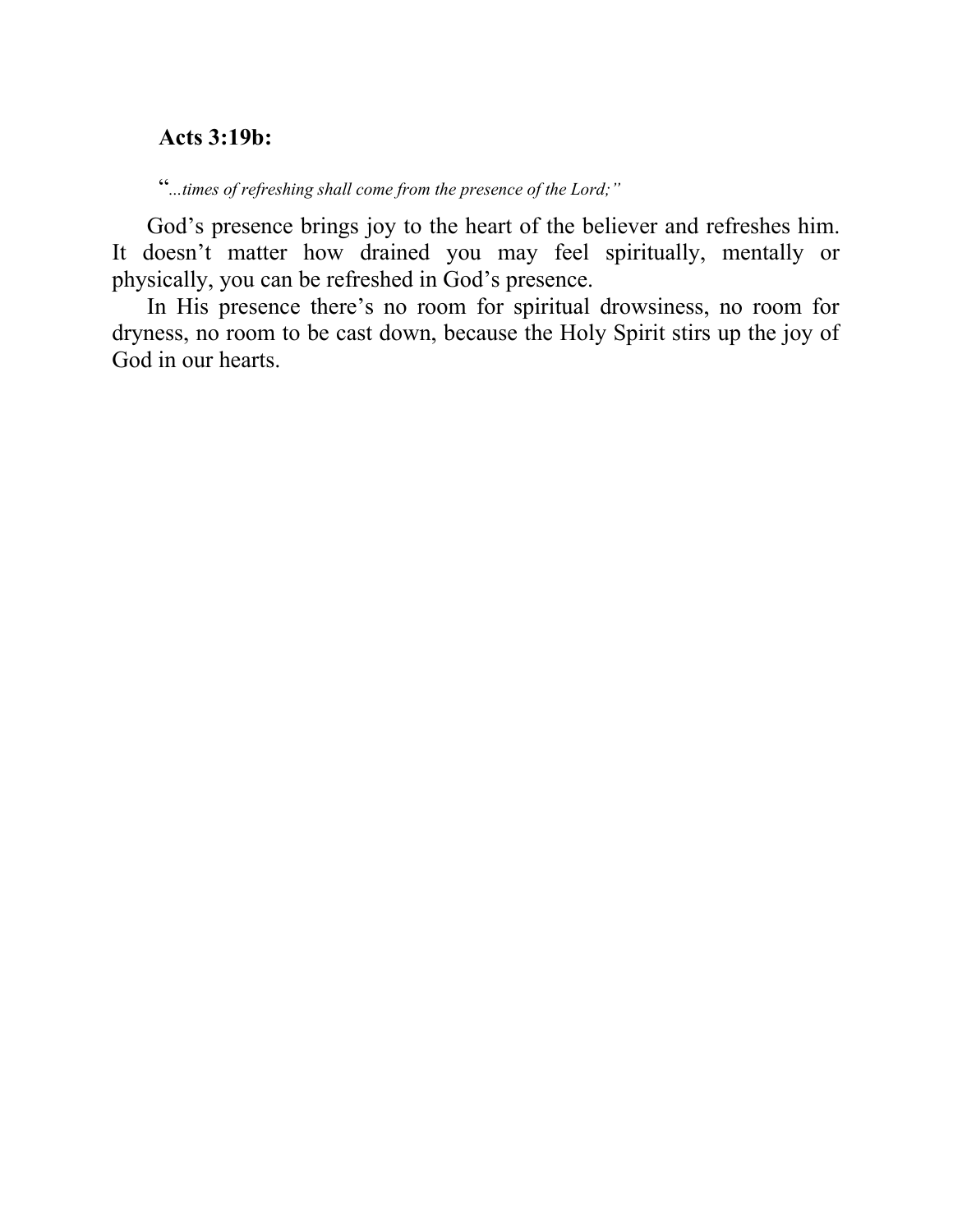## <span id="page-26-0"></span>**Chapter Six He Will Turn Your Wilderness Into A Fruitful Place**

This is one of the most beautiful evidences of the presence and influence of the Holy Ghost in your life.

#### **Isaiah 32:15,16:**

"Until the Spirit be poured upon us from on high, and the wilderness be a fruitful field, and the *fruitful field be counted for a forest. Then judgment shall dwell in the wilderness, and righteousness remain in the fruitful field."*

This lets us know that we become productive when the Spirit of God comes upon our lives. The anointing of God's Spirit makes us productive, it makes us fruitful. The anointing affects our lives and causes these things to happen in us. Things may go bad and cause your life to be a wilderness, but that is until the Spirit is poured upon you from on high. It is the Spirit that changes things.

This Holy Spirit is the One Who unveils to us the glories and blessings of God the Father. He is the One Who takes us into the presence of the Father and makes the blessings of God a reality in our lives.

I wish that many people would understand what the anointing does. Remember, the anointing of God's Spirit has to do with the presence of God. So when [Isaiah](#page-43-0) 32:15 says, "Until the Spirit be poured upon us from on high," it means, "Until the anointing comes upon us."

But we're not those waiting for the anointing to come upon us. If you have received the Holy Spirit of God, then the Spirit has been poured upon you from on high. When the Spirit is poured upon us from on high, we don't need to struggle to make the wilderness become anything, it just becomes!

You may look at your life and there's so much unproductivity. You may look at your life and wonder, *How far have I gone, what have I achieved in my life?* Maybe when you look at your home, it's all a desert, your finances are no better, your health is deteriorating by the day and your life seems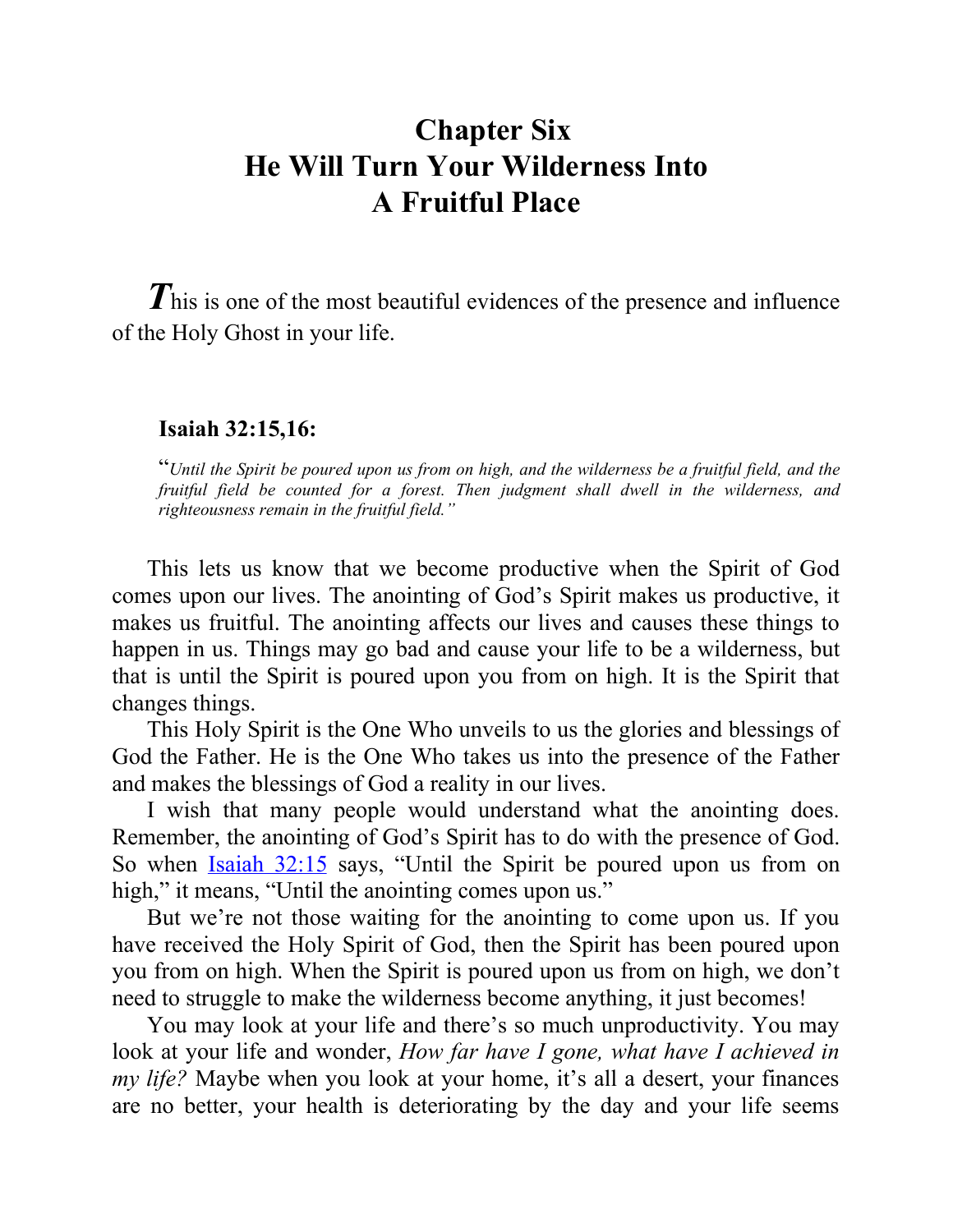unproductive in every way.

Your life can only remain a wilderness until there's an outpouring of the Spirit upon you.

#### **Isaiah 32:13,14,15a:**

"Upon the land of my people shall come up thorns and briers; yea, upon all the houses of joy in the joyous city: Because the palaces shall be forsaken; the multitude of the city shall be left; the forts and the towers shall be for dens for ever, a joy of wild asses, a pasture of flocks; UNTIL *THE SPIRIT BE POURED UPON US FROM ON HIGH..."*

There could be dryness and unproductivity in every way, the situation may be as hopeless as it could ever be. But these can only go on until there's a release of God's presence.

When the Holy Ghost comes to live inside you, He will turn your wilderness into a fruitful field; water will spring up from your desert. You will experience productivity and growth in every area of your life. You will move forward. There will be a bursting forth on your right hand and on your left.

You may be thinking right now, *I'm not experiencing dryness in my life; my life is not unproductive.* Well, thank God for you. But there's something better. **Your fruitful field can become a forest.** Read Isaiah [32:15-16](#page-43-1) again and you will observe this. This means you can be more productive spiritually and financially. Your life can affect more people for Jesus. You can move from experiencing divine healing to divine health. There's always something better for you in Christ!

#### **Isaiah 44:2-4:**

"*Thus saith the LORD that made thee, and formed thee from the womb, which will help thee; Fear not, O Jacob, my servant; and thou, Jeshurun, whom I have chosen. For I will pour water* upon him that is thirsty, and floods upon the dry ground: I will pour my spirit upon thy seed, and my blessing upon thine offspring: And they shall spring up as among the grass, as willows by the *water courses."*

This should gladden your heart. God is interested in helping you. He wants to help you lead a better life.

"Water" in verse 3 refers to the Holy Spirit. When you thirst for the fullness of the Holy Ghost, you will receive it. God said He would pour His Spirit upon your seed, and His blessing upon your offspring.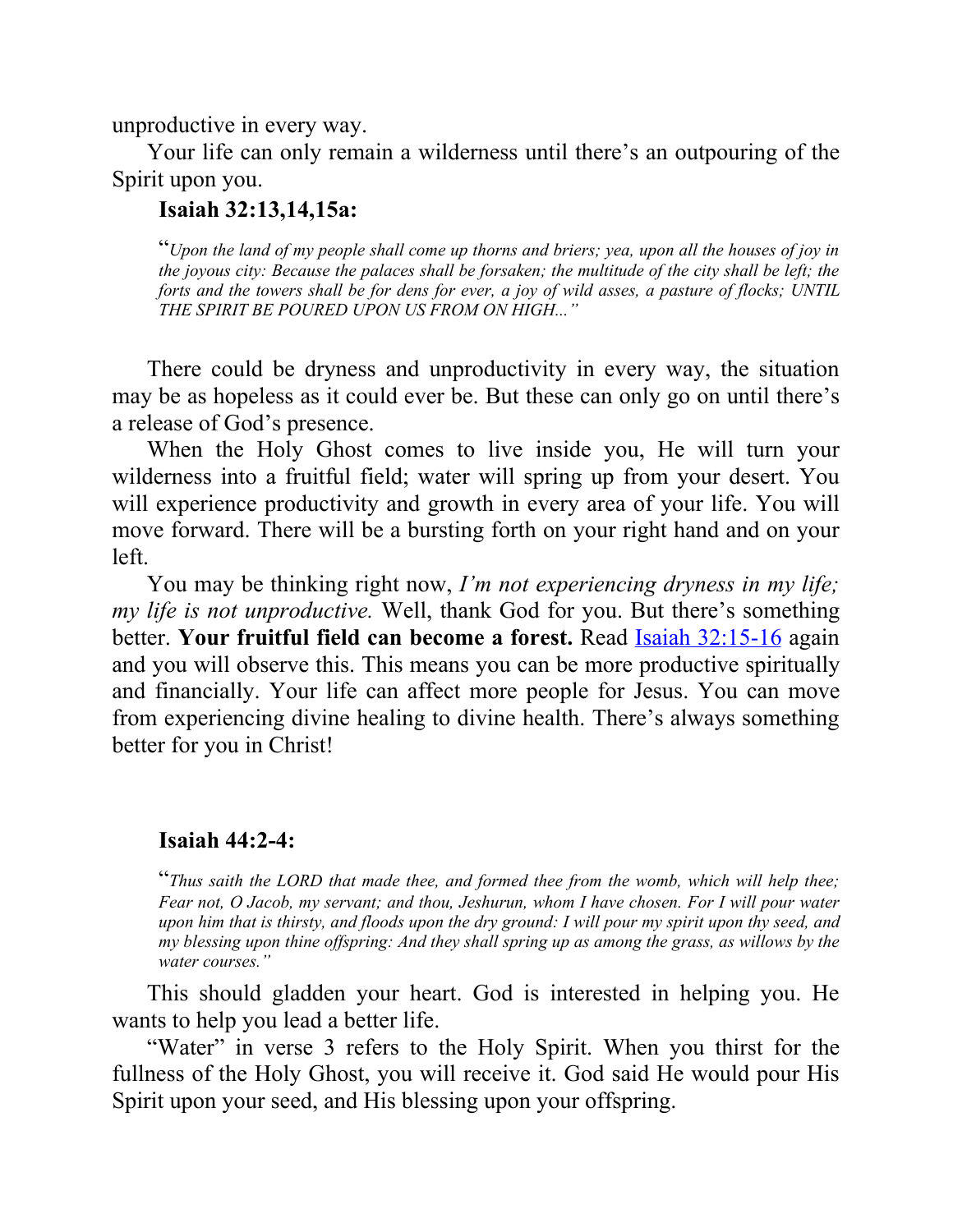These do not refer only to your children. Your seed is anything that proceeds from you. Your thoughts, your ideas, your job, and your money are all your seed, for they represent you. And when God pours His Spirit upon your seed, you become more productive than ever before. They will spring up as among the grass and as willows by the water courses. No wonder the Lord Jesus said, *"...If any man thirst, let him come unto me, and drink. He that believeth on me, as the scripture hath said, out of his belly shall flow rivers of living water (John 7:37-38).*

He not only makes you productive, He causes your productive life to affect others positively. If rivers of living water will flow out of your belly, surely they

must affect you and those around you.

Yes! When the Spirit comes, He turns your wilderness into a fruitful field and your fruitful field into a forest.

Get ready for increased productivity in your life!

#### **Ezekiel 36:27-29:**

And I will put my spirit within you, and cause you to walk in my statutes, and ye shall keep my judgements, and do them. And ye shall dwell in the land that I gave to your fathers; and ye shall be my people, and I will be your God. I will also save you from all your uncleannesses: and I *will call for the corn, and will increase it, and lay no famine upon you."*

Understand what God is talking about here. He says, "I will put My Spirit within you, and I will get rid of the mess from your life, and then I will call for the corn." This is prosperity. When the Holy Ghost starts living in you, He'll call for the corn. There are a lot of God's people who are broke in their lives. There are too many of God's people who're walking empty and they're wondering why. *But prosperity comes through the Holy Ghost!*

In the Church of Jesus Christ, there's been a lot of preaching about prosperity. We've said, "When you give, God will give back to you." But you see, it doesn't end there. That's not the exact truth, it's only half-truth. Truth has to be all-truth. So many of God's people give; for example, they put in their offering and it doesn't seem to come back to them multiplied like God said it would. The problem is with them.

Let me tell you this: When you sow your seed, if the rain doesn't fall and there's no water, something will go wrong with the seed. The Bible says,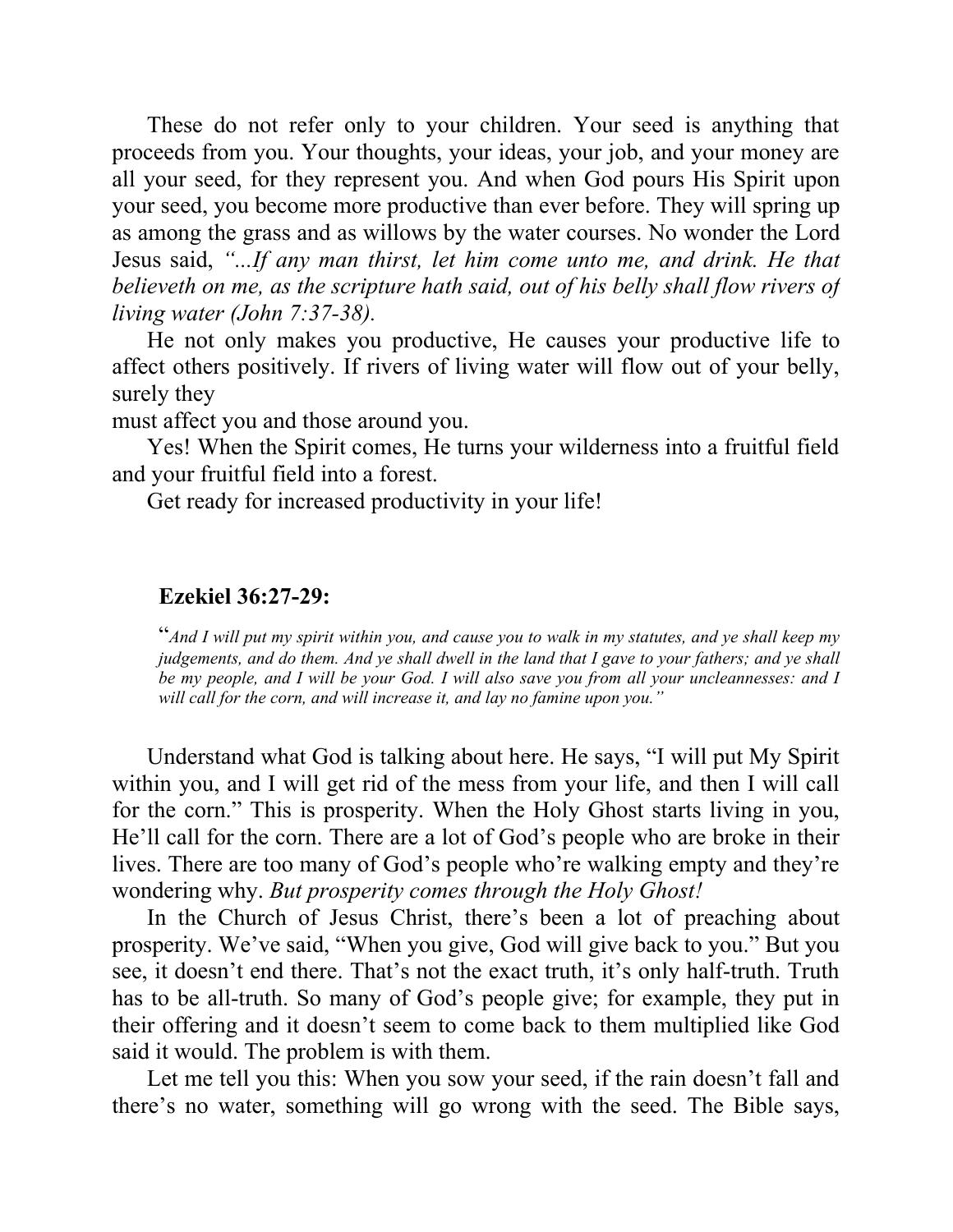*"Ask ye of the LORD rain in the time of the latter rain; so the LORD shall make bright clouds, and give them showers of rain, to every one grass in the field"* (Zechariah 10:1). This is talking about the Holy Ghost!

*When you sow your seed and give to God, if it's going to come back, it's going to be as a result of the rain, and your prayer is what makes the rain to fall.*

This is the mistake a lot of Christians have made. They do not pray, they just give and they expect. That's gambling in the Church, that's using God's Word for gambling! When you give to God, you must recognize that He is Almighty God. Then you pray in the Holy Ghost and water your seed; you believe in your seed; you believe in the God that brings it back; you believe there's a harvest from your seed.

When you pray in the Holy Ghost, you're watering your seed and your heart, which is the ground of faith. When you do that, you'll have such a great harvest, there'll be no room enough to take it all, praise God!

But we just wait there and say it's going to come back, and when it doesn't, we feel frustrated. There's no difference between that and the gambler out there on the street. But when you start praying about it, that's where the difference is.

God is not a computer; He's a rational being and we must relate with Him as such. When we give to Him, we talk to Him, we relate with Him and expect from Him and pray to Him. There's a relationship involved in this. But when that relationship is not there, there would certainly be problems.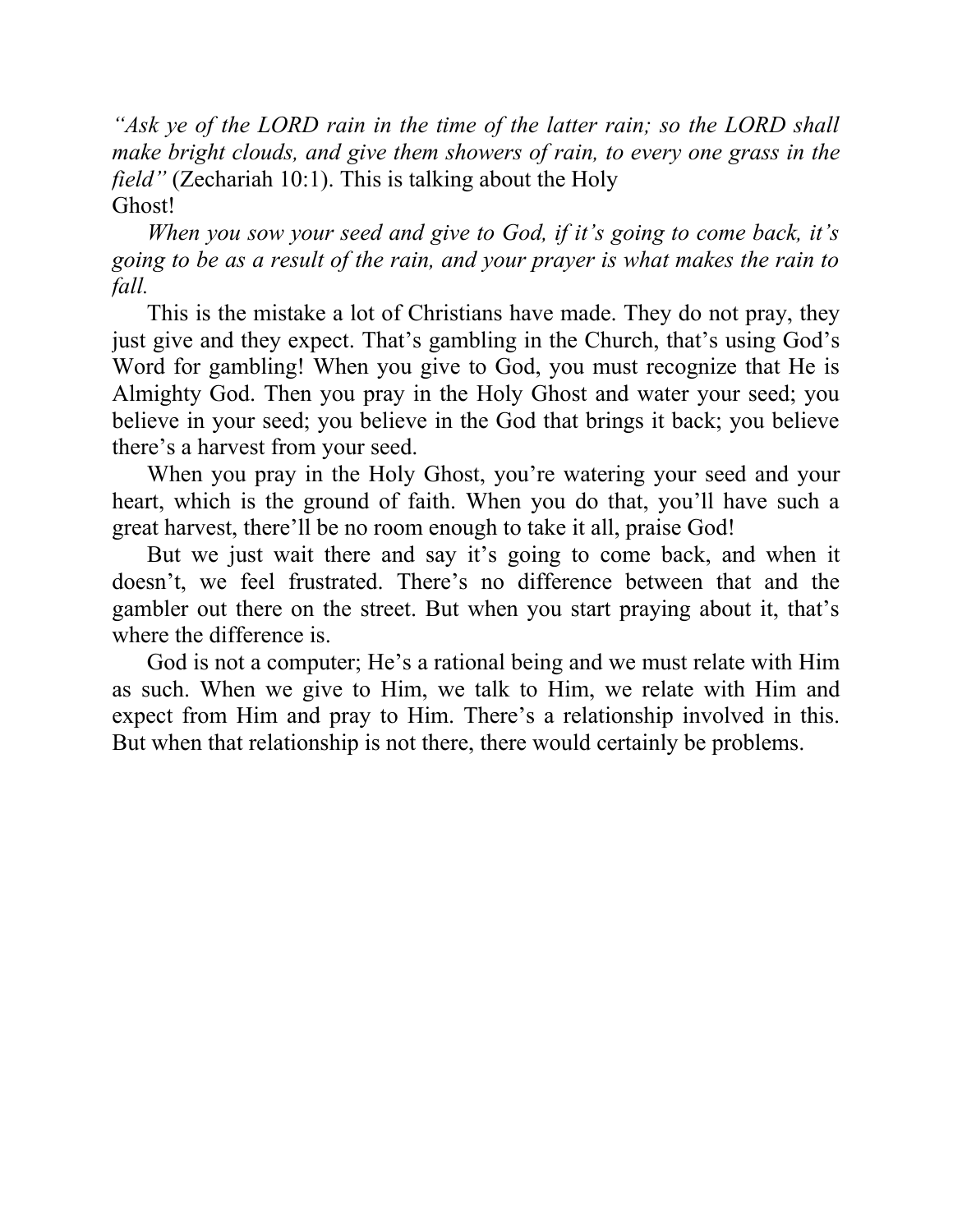## <span id="page-30-0"></span>**Chapter Seven He Will Bring Excellence Into Your Life**

*I*<sup>f</sup> you believe in Jesus Christ with all of your heart and believe in His written Word, then believe also in the Holy Ghost, and He will bring excellence into your life.

Daniel had an excellent spirit.

#### **Daniel 6:3:**

"*Then this Daniel was preferred above the presidents and princes, because an excellent spirit was in him; and the king thought to set him over the whole realm."*

You can have an excellent spirit. The Holy Ghost is the Spirit of excellence. When He comes into your life, there will be excellence in your mentality, there will be excellence in your work. There will be excellence in your health. There will be excellence in everything that concerns you, just as the Psalmist said, *"The Lord will perfect that which concerneth me..."* (Psalm 138:8).

The Bible tells us in 3 John 2, *"Beloved, I wish above all things that thou mayest prosper and be in health, even as thy soul prospereth."*

This is the Spirit of excellence at work. Excellence means that you're prospering spiritually, mentally, physically and in every area of life. What does it mean to prosper? It means to do well, to have over and above, to walk in a high level with God. It means to be in a high class with God, where you can think like God and live like Him.

The Holy Spirit will bring excellence into your life, and your health will also be excellent. It will not be fever one morning, high blood pressure the next day. No! He will bring excellence into your life.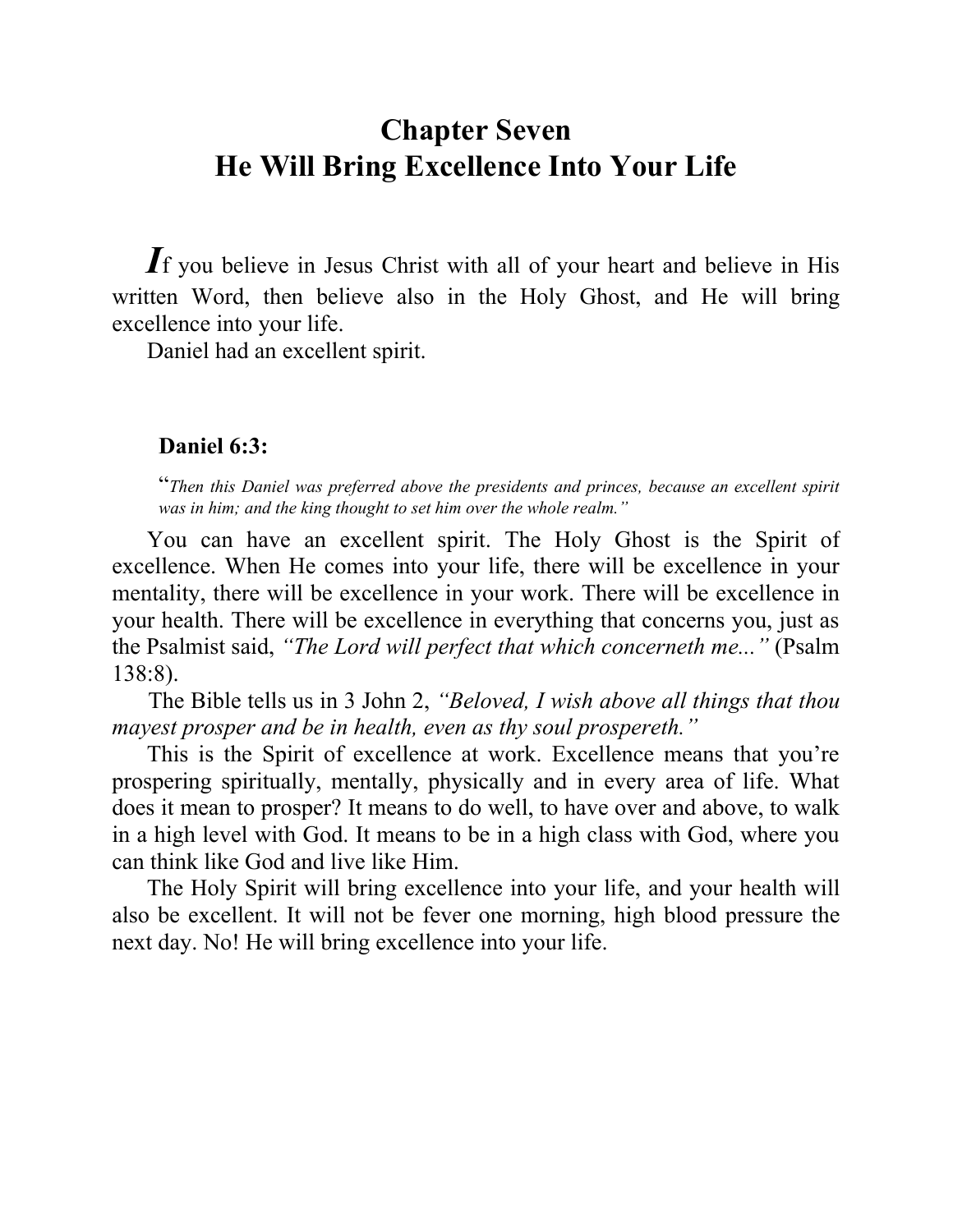#### **Psalm 1:3:**

And he shall be like a tree planted by the rivers of water, that bringeth forth his fruit in his *season; his leaf also shall not wither; and whatsoever he doeth shall prosper."*

When you have this Holy Spirit in your life, you will be like a tree that is planted by the rivers of water. You will bring forth fruit in season, that means, every time you're supposed to bring forth fruit, it will not fail. In other words, there'll never be a time when you're unable to receive a harvest. He says also, "Your leaves shall not wither, and lastly, "Whatsoever you do shall prosper."

Anything you put your hand upon to do will turn into success. Why? Because the Holy Spirit – the Spirit of excellence – is in your life.

#### **Ezekiel 36:30-32***:*

"And I will multiply the fruit of the tree, and the increase of the field, that ye shall receive no *more reproach of famine among the heathen. Then shall ye remember your own evil ways, and your doings that were not good, and shall lothe yourself in your own sight for your iniquities and* for your abominations. Not for your sakes do I this, saith the Lord GOD, be it known unto you: *be ashamed and confounded for your own ways, O house of Israel."*

Can you see what God is saying here? He's saying, "I'm doing this, not because you paid the price or you did something about it. It's not because you look good; it's not because you prayed so much; it's not because of anything you did, but I'm doing it because it's been My plan all along."

Now read what He says next:

"Thus saith the Lord GOD; In the day that I shall have cleansed you from all your iniquities I will also cause you to dwell in the cities, and the wastes shall be builded. And the desolate land shall be tilled, whereas it lay desolate in the sight of all that passed by. And they shall say, This *land that was desolate is become like the garden of Eden; and the waste and desolate and ruined cities are become fenced, and are inhabited. Then the heathen that are left round about you shall know that I the LORD build the ruined places, and plant that that was desolate: I THE LORD HAVE SPOKEN IT, AND I WILL DO IT."* **(Ezekiel 36:33-36).**

God has said, "I will do it!" This is what He wants to do for you. This is what His Spirit will accomplish in your life, if you let Him.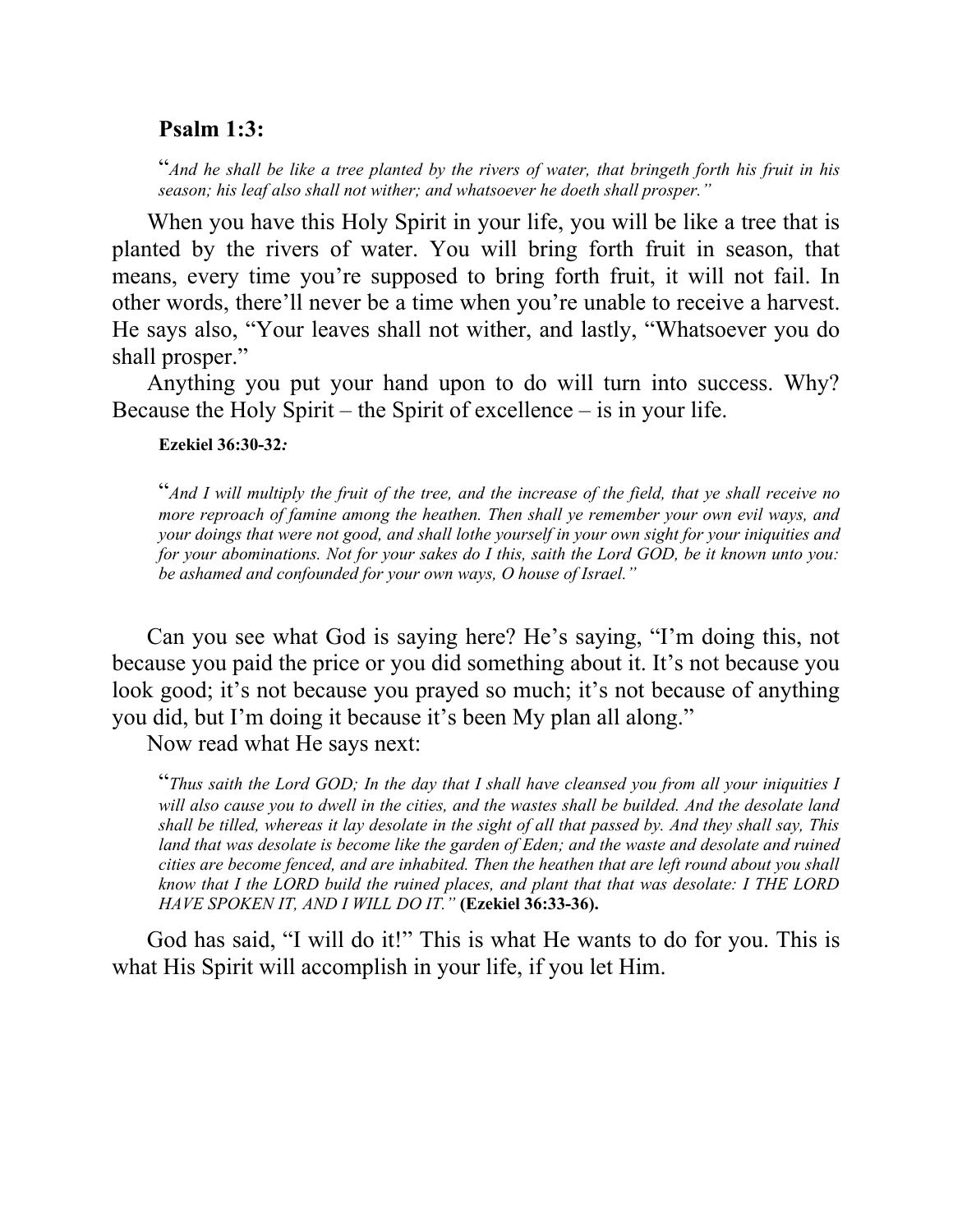## **Chapter Eight Be Filled With The Spirit!**

*E*very one that has come to God and is born again must be filled with the Spirit. You must have the Holy Spirit, otherwise, you cannot live the Godlife.

If you've not received the Holy Ghost, lift up your hands right now and say, "Father, I receive the Holy Ghost. I receive Him into my spirit, I receive Him into my soul, I receive Him into my body, I receive Him into every fibre of my being, every bone of my body, every cell of my blood!"

If the Spirit of Him that raised up Jesus from the dead dwells in you, He that raised up Christ from the dead shall also quicken, (that is, vitalize), your mortal body ([Romans](#page-43-2) 8:11).

This is Paul's recipe for health. If you had trouble in your body, you will say, "Father, this body is now yours, it is the temple of the Holy Ghost. Come and dwell in this body." And I tell you if He comes to live within you, every devil will have to leave your body, every pain will have to vacate your body, every infirmity will have to go. It doesn't matter what's gone wrong with your body, this is what you need.

When Paul said, "Be filled with the Spirit," he wasn't referring to water rising up, what he meant brings to mind John the Baptist's words when the people told him they found Jesus baptizing. John said "I told you before that I'm not the Christ; I told you that He is before me and the latchet of His shoes I'm not worthy to untie." Then he said, *"He must increase but I must decrease"* [\(John](#page-44-0) 3:30).

This is the principle. When Paul said, "Be filled with the Spirit," he wanted you to know that God is in you. Let Him increase while you decrease. When you speak, let it be the voice of God. When you stretch forth your hand, let it be the hand of God. Don't see yourself as a mere man but as one who is born of God and filled with Him. Let Him increase; let His divinity in you increase and your humanity decrease. Be filled with the Spirit. When you're filled with the Spirit, there's boldness because divinity has increased!

He is in you, not as a cloud, not as some water moving around in your belly; He's not a ball of fire burning on the inside. He is in you, working in you, looking through your eyes, talking through your mouth, touching through your hands, walking with your legs and living in your body!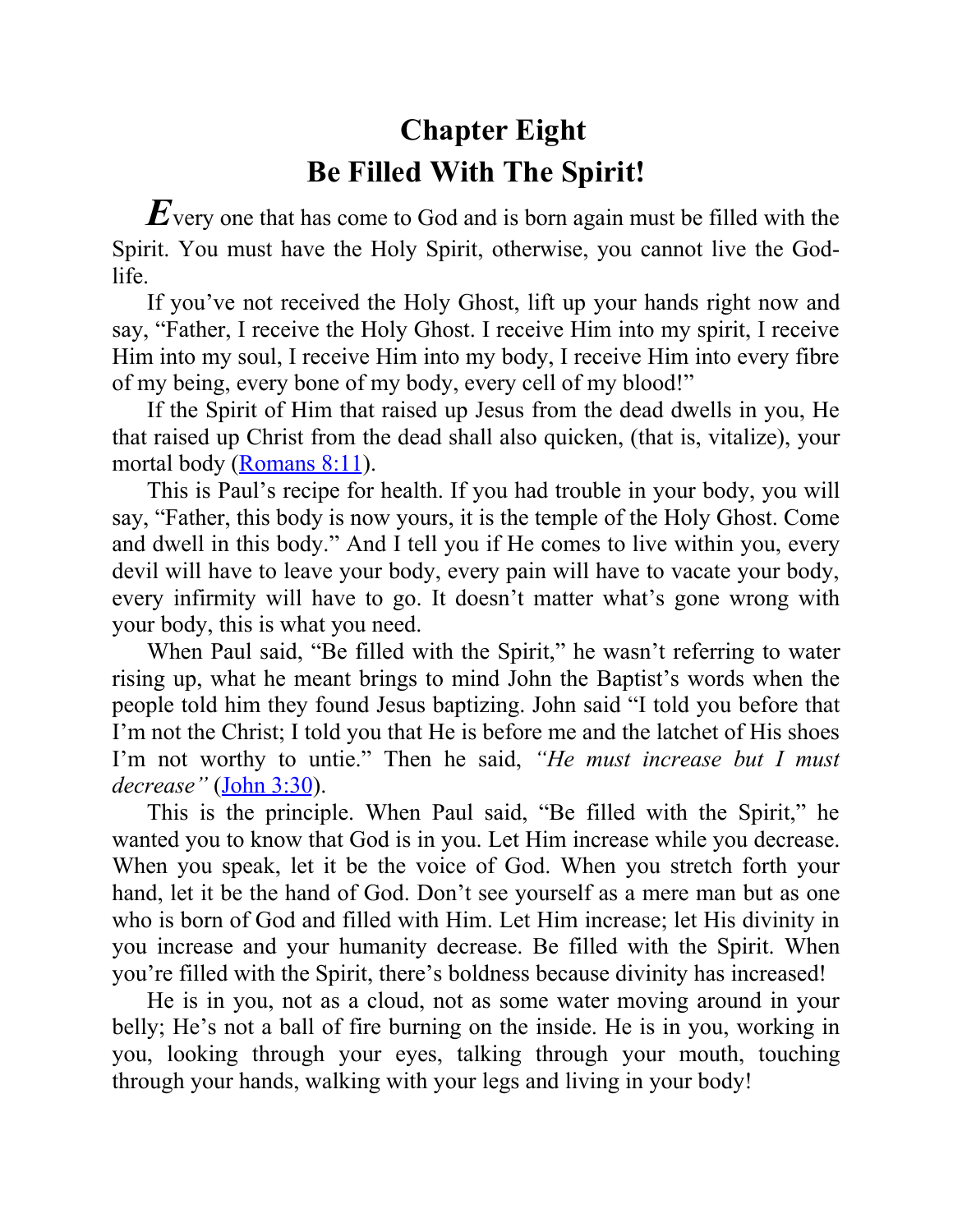The Holy Spirit is committed to you as He was committed to Jesus. He was committed to bringing Him up, training Him and seeing to it that He succeeded in His ministry to the Father. If you will let Him in your life, He will succeed with you. He is experienced in His work. There's no new problem He cannot solve, and there's One Who has gone ahead of us as our example. His Name is Jesus. The Holy Ghost worked with Him. And He will work with you too, if you will only let Him.

Yes, these are seven things He will perfect in your life today if you will only let Him, and you will let Him now. Be filled with the Spirit!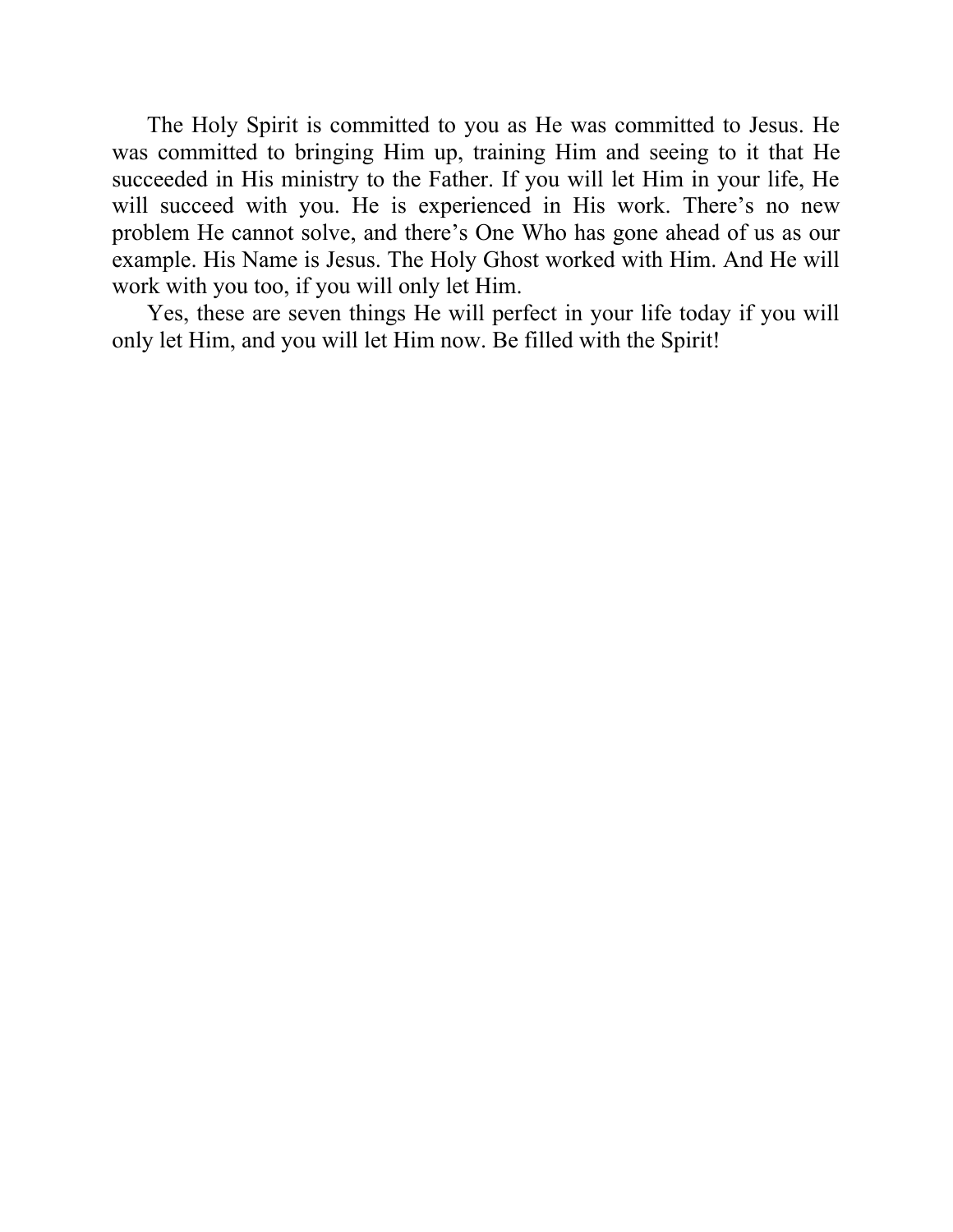**To know more about the ministry and messages of Pastors Chris & Anita Oyakhilome contact:**

## **CHRIST EMBASSY**

*aka* Believers' LoveWorld Inc.

**London:**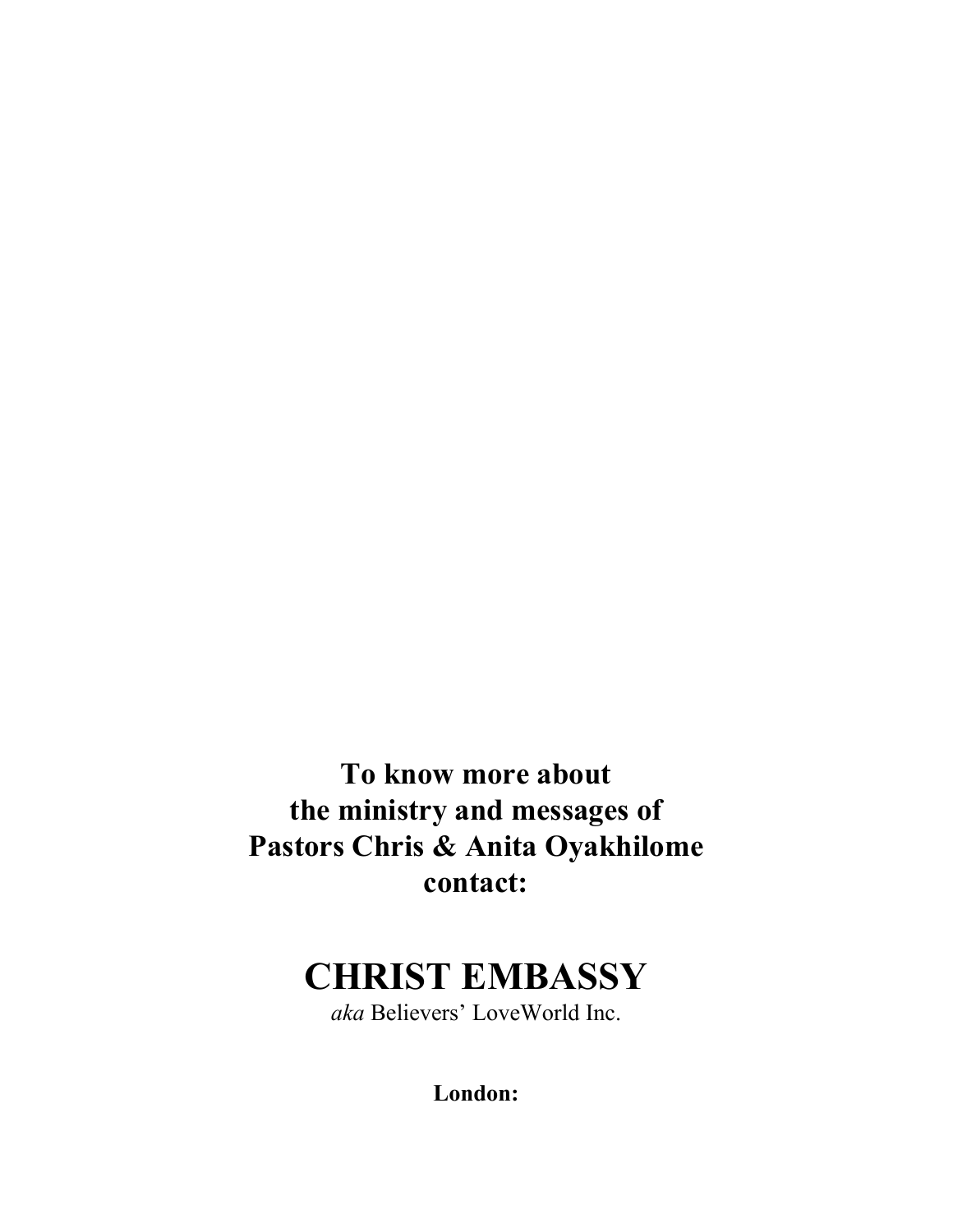**Christ Embassy Int'l Office LoveWorld Conference Center Cheriton High Street, Folkestone, Kent CT19 4QJ Tel:+44(0)1303 270970 Fax: 01303 274 372**

**South Africa: Cnr. Harley and Bram Fischer Randburg, Gauteng. South Africa. Tel:+27-11-326 0971, +27-11-326 0972**

> **Nigeria: P.O. Box 13563, Ikeja, Lagos, Nigeria. Tel: +234-802 3324 188, +234-805 2464 131, +234-1-892 5724**

*email: cec@christembassy.org website: [www.christembassy.org](http://www.christembassy.org/)*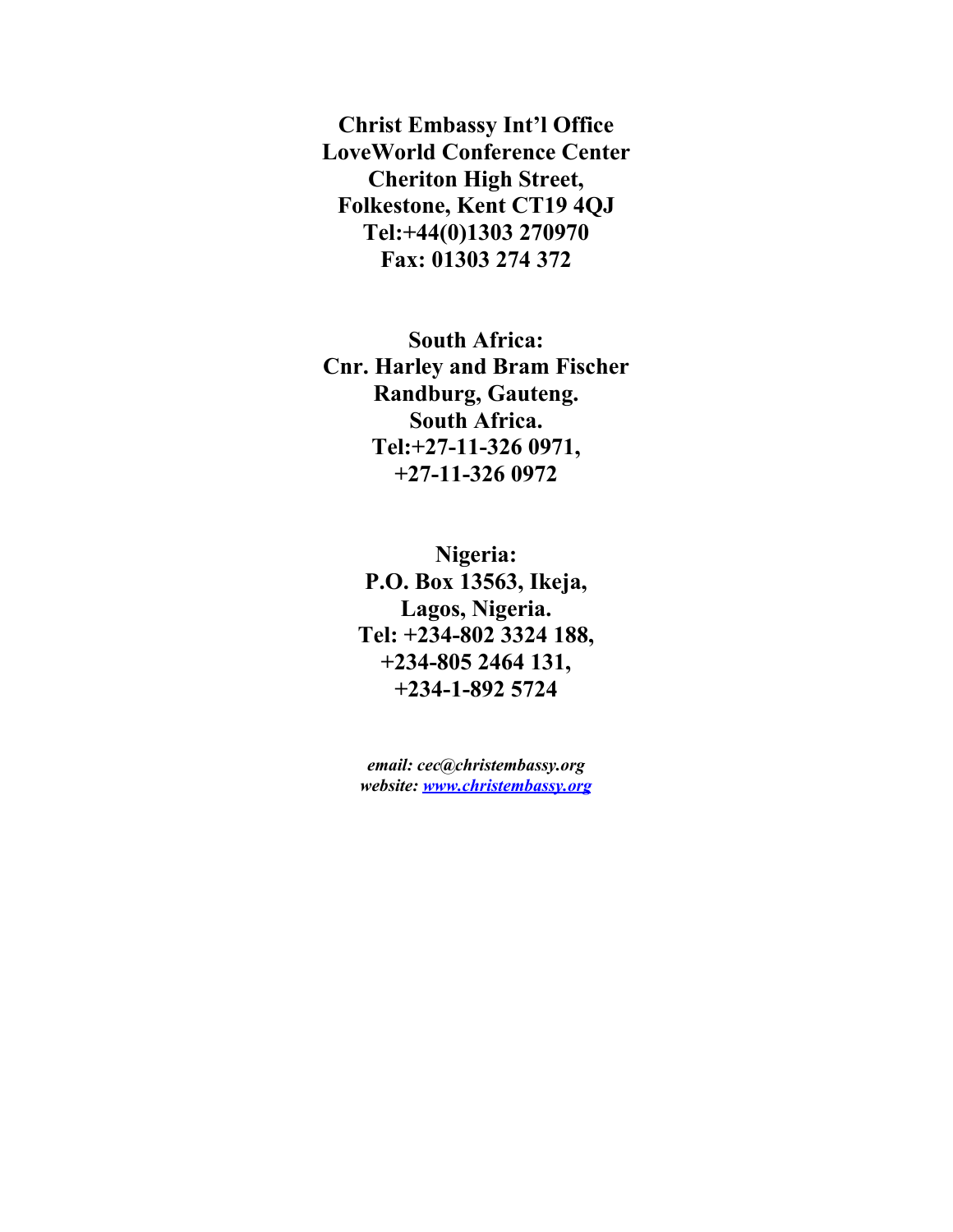

#### **Have you received the Holy Spirit since** vou believed?

Enter a whole new world of discovery of the person of the Holy Spirit and the fullness of the blessings He brings into your life in this revised edition of the classic 7 things the Holy Spirit will do for you.

Learn how to take advantage of his awesome presence, ministry & fellowship and live the supernatural life every day!



Through an anointed ministry spanning more than 30 years, pastor, teacher, healing minister, television host, and best-selling author Chris Oyakhilome, PhD, has helped millions experience a victorious and purposeful life in God's Word.

He is the author of several bestsellers including "None of These Diseases" and "Rhapsody of Realities," which he co-authors with his wife, Pastor Anita. His teachings are also available in all audio and video formats.

Presiding over an ever-widening network of Christ Embassy Churches and campus fellowships on five continents, Rev. Chris also pastors one of the largest congregations in Africa. He holds massive teaching and healing crusades with crowds of over 3.5 million in a single night's event.



**LoveWorld Publishing** www.cbristembassy.org

The scope of his television ministry extends throughout the world with several LoveWorld satellite television networks from Nigeria, South Africa and the United Kingdom delivering qualitative and life-changing Christian programming to a global audience. He is also the host of "Atmosphere for Miracles," a programme on major television networks around the world that brings God's divine presence right into your home.

Pastor Chris is the founder of the worldrenowned Healing School, a ministry that manifests the healing works of Jesus Christ and has helped many receive healings and miracles through the operation of the gifts of the Spirit.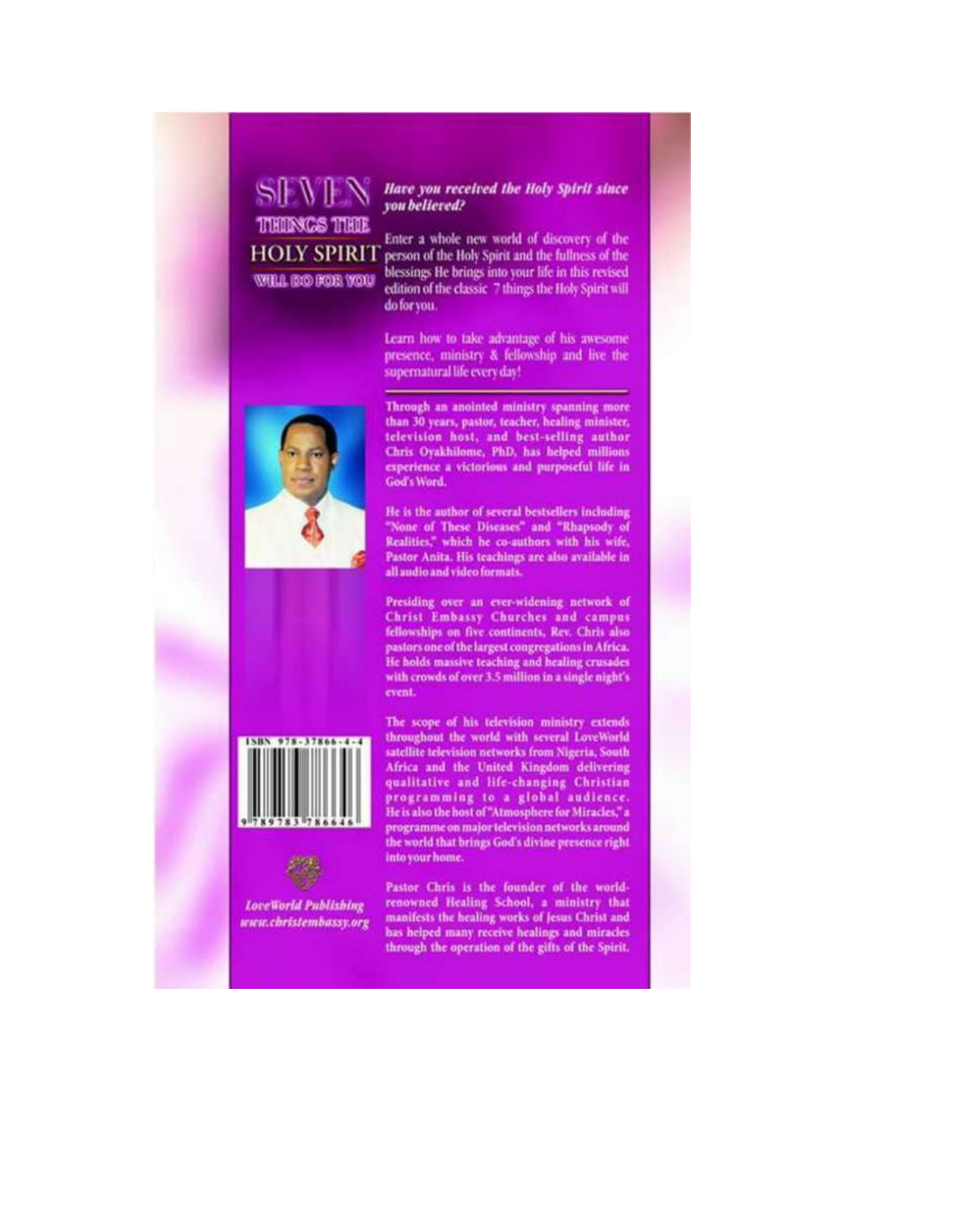**Scriptures 1 John 5:7**

<span id="page-37-1"></span>7For there are three that bear record in heaven, the Father, the Word, and the Holy Ghost: and these three are one.

## **2 Corinthians 13:14**

<span id="page-37-0"></span>14The grace of the Lord Jesus Christ, and the love of God, and the communion of the Holy Ghost, be with you all. Amen.

## **Isaiah 63:9**

9In all their affliction he was afflicted, and the angel of his presence saved them: in his love and in his pity he redeemed them; and he bare them, and carried them all the days of old.

## **Isaiah 63:10**

10But they rebelled, and vexed his holy Spirit: therefore he was turned to be their enemy, and he fought against them.

## **Psalm 51:11**

<span id="page-37-2"></span>11Cast me not away from thy presence; and take not thy holy spirit from me.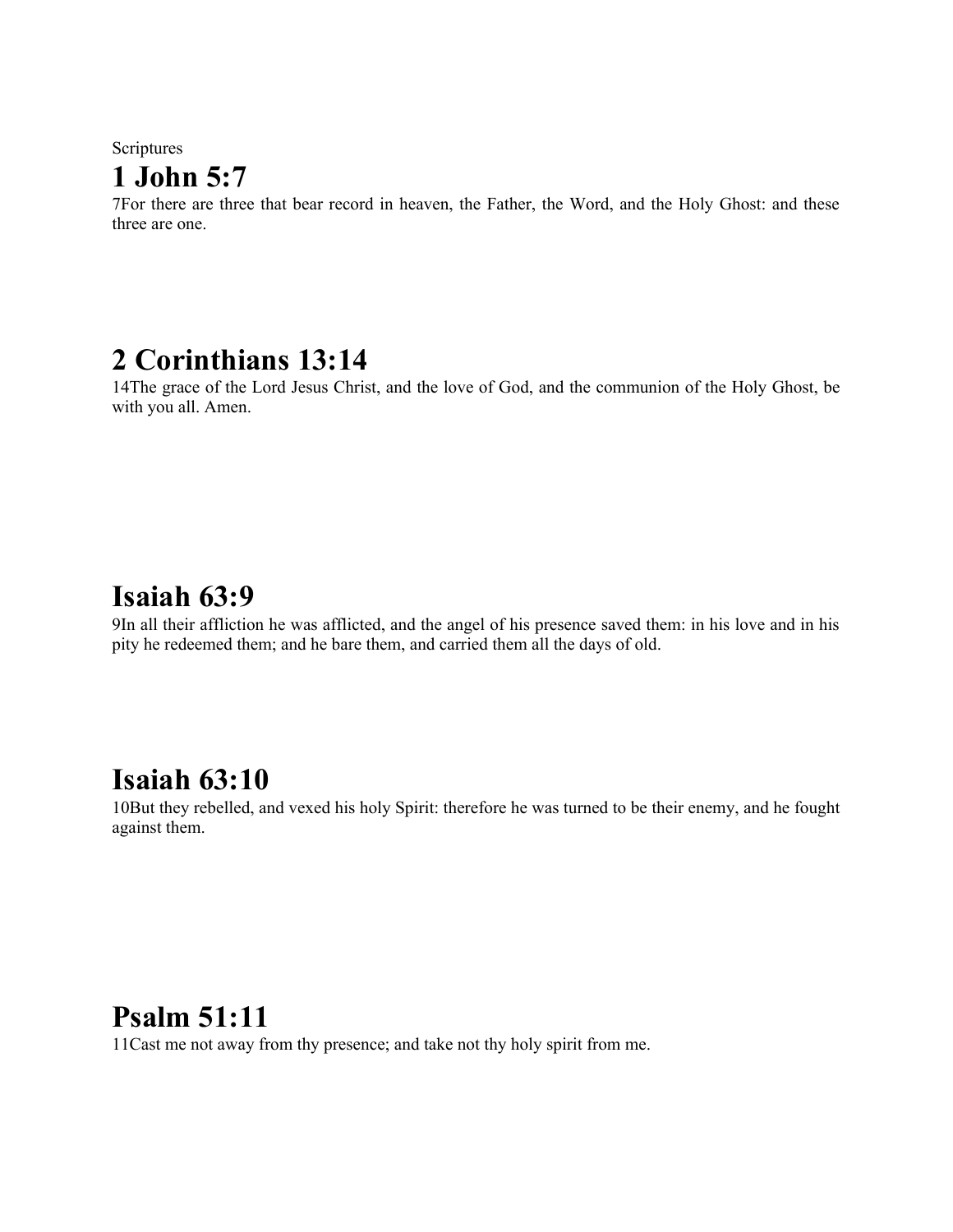## **John 14:16**

<span id="page-38-0"></span>16And I will pray the Father, and he shall give you another Comforter, that he may abide with you for ever;

## **Exodus 33:15**

<span id="page-38-1"></span>15And he said unto him, If thy presence go not with me, carry us not up hence.

### **John 14:18**

<span id="page-38-2"></span>18I will not leave you comfortless: I will come to you.

## **Hebrews 9:14**

<span id="page-38-3"></span>14How much more shall the blood of Christ, who through the eternal Spirit offered himself without spot to God, purge your conscience from dead works to serve the living God?

## **Jeremiah 29:11**

<span id="page-38-4"></span>11For I know the thoughts that I think toward you, saith the LORD, thoughts of peace, and not of evil, to give you an expected end.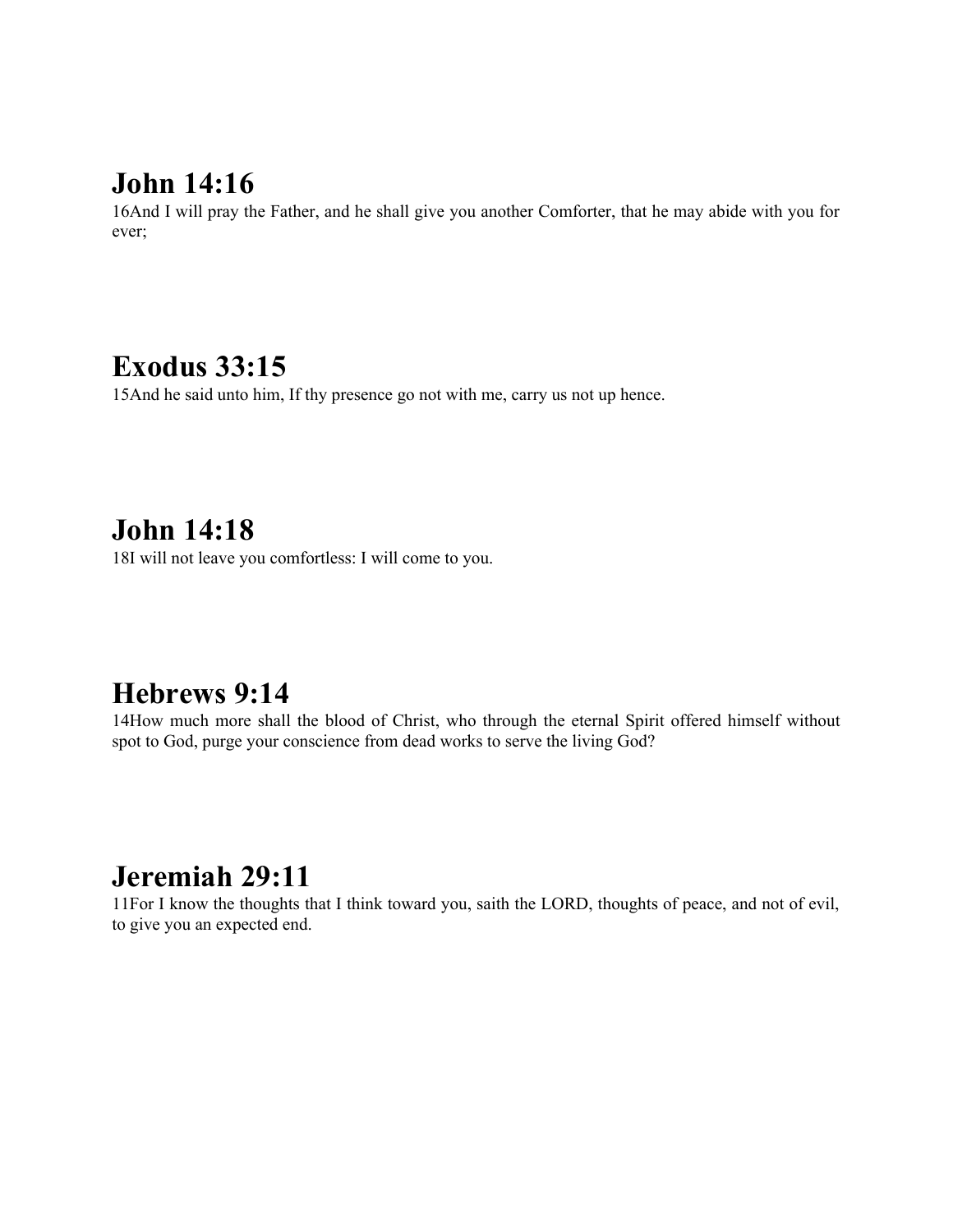## **Isaiah 63:9**

<span id="page-39-0"></span>9In all their affliction he was afflicted, and the angel of his presence saved them: in his love and in his pity he redeemed them; and he bare them, and carried them all the days of old.

## <span id="page-39-1"></span>**Isaiah 43:2**

2When thou passest through the waters, I will be with thee; and through the rivers, they shall not overflow thee: when thou walkest through the fire, thou shalt not be burned; neither shall the flame kindle upon thee.

## <span id="page-39-2"></span>**Daniel 3:18-20**

18But if not, be it known unto thee, O king, that we will not serve thy gods, nor worship the golden image which thou hast set up.

19Then was Nebuchadnezzar full of fury, and the form of his visage was changed against Shadrach, Meshach, and Abednego: therefore he spake, and commanded that they should heat the furnace one seven times more than it was wont to be heated.

20And he commanded the most mighty men that were in his army to bind Shadrach, Meshach, and Abednego, and to cast them into the burning fiery furnace.

## **Daniel 3:24**

<span id="page-39-3"></span>24Then Nebuchadnezzar the king was astonished, and rose up in haste, and spake, and said unto his counsellors, Did not we cast three men bound into the midst of the fire? They answered and said unto the king, True, O king.

## **Mark 4:39**

<span id="page-39-4"></span>39And he arose, and rebuked the wind, and said unto the sea, Peace, be still. And the wind ceased, and there was a great calm.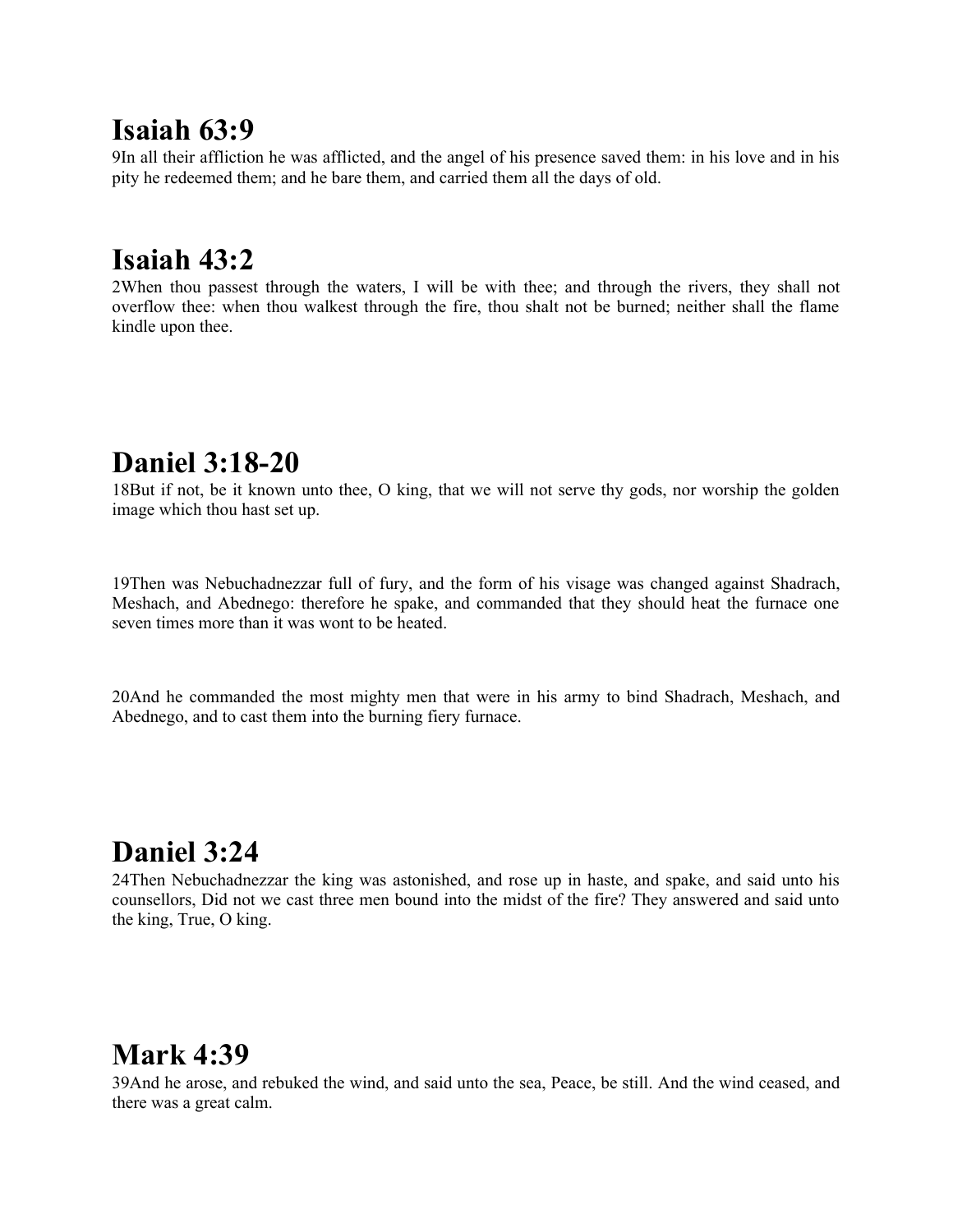## **2 Corinthians 3:17**

<span id="page-40-0"></span>17Now the Lord is that Spirit: and where the Spirit of the Lord is, there is liberty.

## **1 Peter 2:25**

<span id="page-40-1"></span>25For ye were as sheep going astray; but are now returned unto the Shepherd and Bishop of your souls.

## **Psalm 23:4**

<span id="page-40-2"></span>4Yea, though I walk through the valley of the shadow of death, I will fear no evil: for thou art with me; thy rod and thy staff they comfort me.

## <span id="page-40-3"></span>**Psalm 1:3**

3And he shall be like a tree planted by the rivers of water, that bringeth forth his fruit in his season; his leaf also shall not wither; and whatsoever he doeth shall prosper.

## **Deuteronomy 34:7**

<span id="page-40-4"></span>View commentary related to this passage

7And Moses was an hundred and twenty years old when he died: his eye was not dim, nor his natural force abated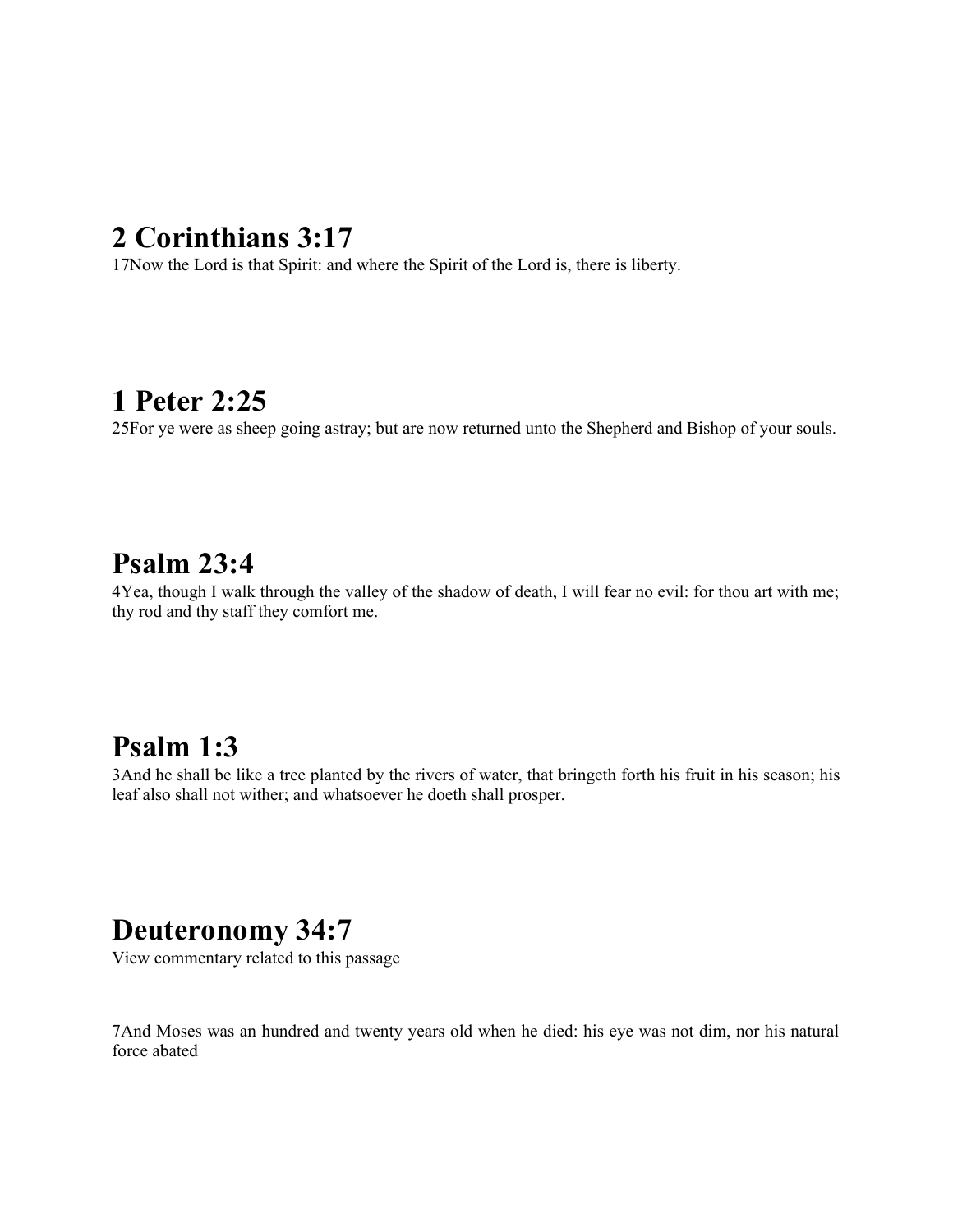## **Deuteronomy 32:48-50**

<span id="page-41-0"></span>48And the LORD spake unto Moses that selfsame day, saying,

49Get thee up into this mountain Abarim, unto mount Nebo, which is in the land of Moab, that is over against Jericho; and behold the land of Canaan, which I give unto the children of Israel for a possession:

50And die in the mount whither thou goest up, and be gathered unto thy people; as Aaron thy brother died in mount Hor, and was gathered unto his people:

## **Deuteronomy 34:1-5**

<span id="page-41-1"></span>Deuteronomy 34

1And Moses went up from the plains of Moab unto the mountain of Nebo, to the top of Pisgah, that is over against Jericho. And the LORD shewed him all the land of Gilead, unto Dan,

2And all Naphtali, and the land of Ephraim, and Manasseh, and all the land of Judah, unto the utmost sea,

3And the south, and the plain of the valley of Jericho, the city of palm trees, unto Zoar.

4And the LORD said unto him, This is the land which I sware unto Abraham, unto Isaac, and unto Jacob, saying, I will give it unto thy seed: I have caused thee to see it with thine eyes, but thou shalt not go over thither.

5So Moses the servant of the LORD died there in the land of Moab, according to the word of the LORD.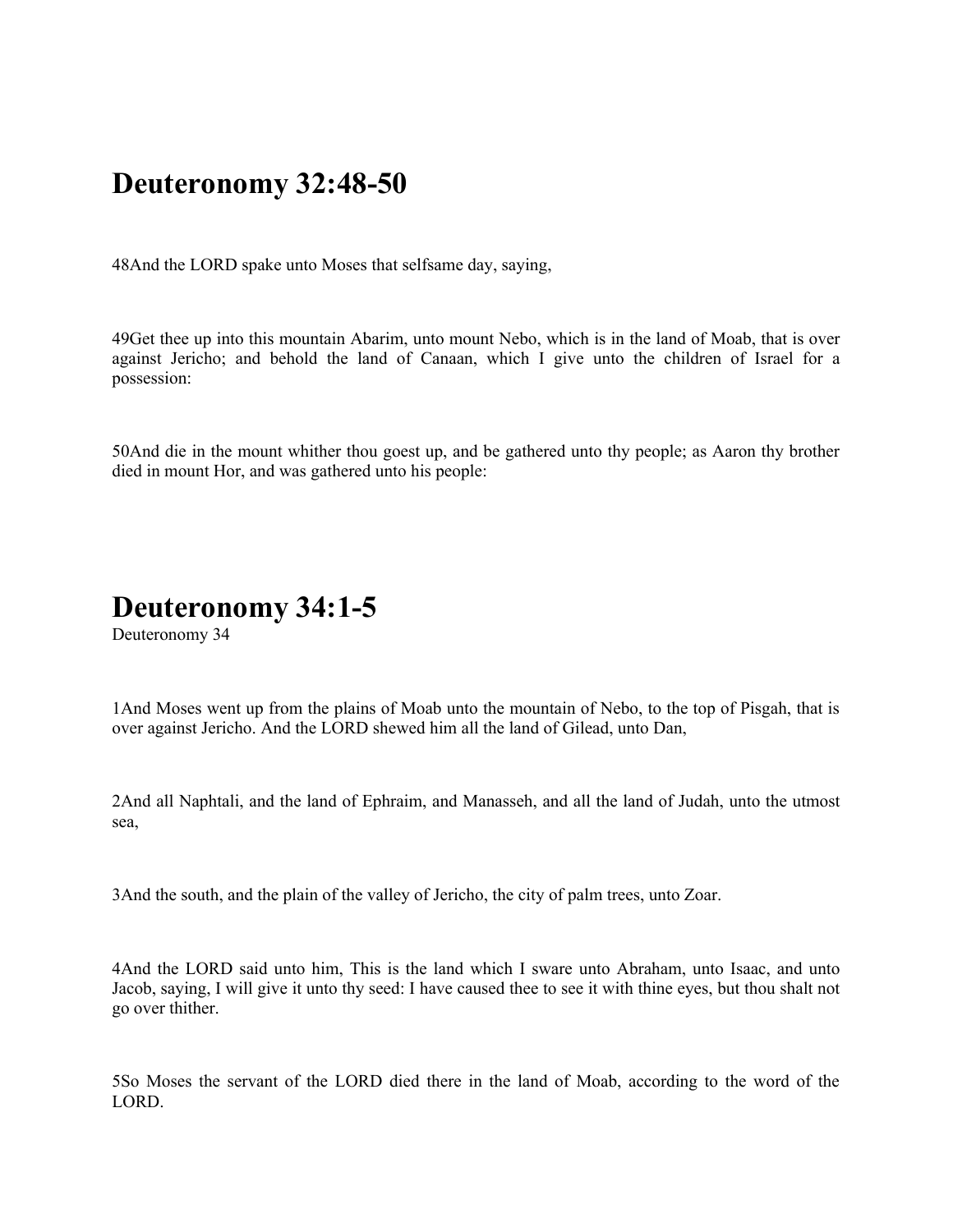## **Joshua 14:6-13**

<span id="page-42-0"></span>View commentary related to this passage

6Then the children of Judah came unto Joshua in Gilgal: and Caleb the son of Jephunneh the Kenezite said unto him, Thou knowest the thing that the LORD said unto Moses the man of God concerning me and thee in Kadeshbarnea.

7Forty years old was I when Moses the servant of the LORD sent me from Kadeshbarnea to espy out the land; and I brought him word again as it was in mine heart.

8Nevertheless my brethren that went up with me made the heart of the people melt: but I wholly followed the LORD my God.

9And Moses sware on that day, saying, Surely the land whereon thy feet have trodden shall be thine inheritance, and thy children's for ever, because thou hast wholly followed the LORD my God.

10And now, behold, the LORD hath kept me alive, as he said, these forty and five years, even since the LORD spake this word unto Moses, while the children of Israel wandered in the wilderness: and now, lo, I am this day fourscore and five years old.

11As yet I am as strong this day as I was in the day that Moses sent me: as my strength was then, even so is my strength now, for war, both to go out, and to come in.

12Now therefore give me this mountain, whereof the LORD spake in that day; for thou heardest in that day how the Anakims were there, and that the cities were great and fenced: if so be the LORD will be with me, then I shall be able to drive them out, as the LORD said.

13And Joshua blessed him, and gave unto Caleb the son of Jephunneh Hebron for an inheritance.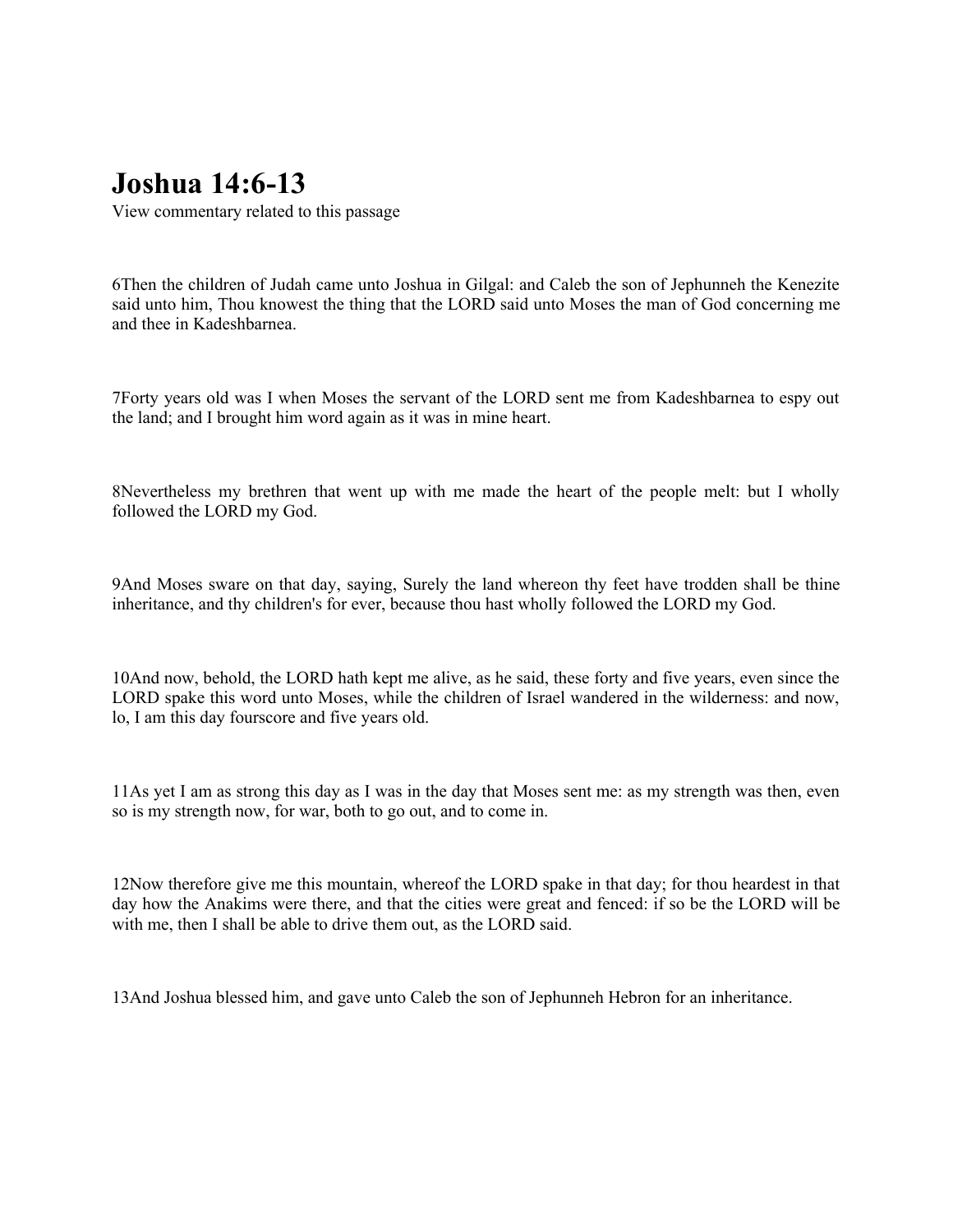## **Isaiah 32:15**

<span id="page-43-0"></span>15Until the spirit be poured upon us from on high, and the wilderness be a fruitful field, and the fruitful field be counted for a forest.

## **Isaiah 32:15-16**

15Until the spirit be poured upon us from on high, and the wilderness be a fruitful field, and the fruitful field be counted for a forest.

16Then judgment shall dwell in the wilderness, and righteousness remain in the fruitful field.

#### <span id="page-43-2"></span>**Romans 8:11 (King James Version)**

<span id="page-43-1"></span> $11<sub>B</sub>$ ut if the Spirit of him that raised up Jesus from the dead dwell in you, he that raised up Christ from the dead shall also quicken your mortal bodies by his Spirit that dwelleth in you.